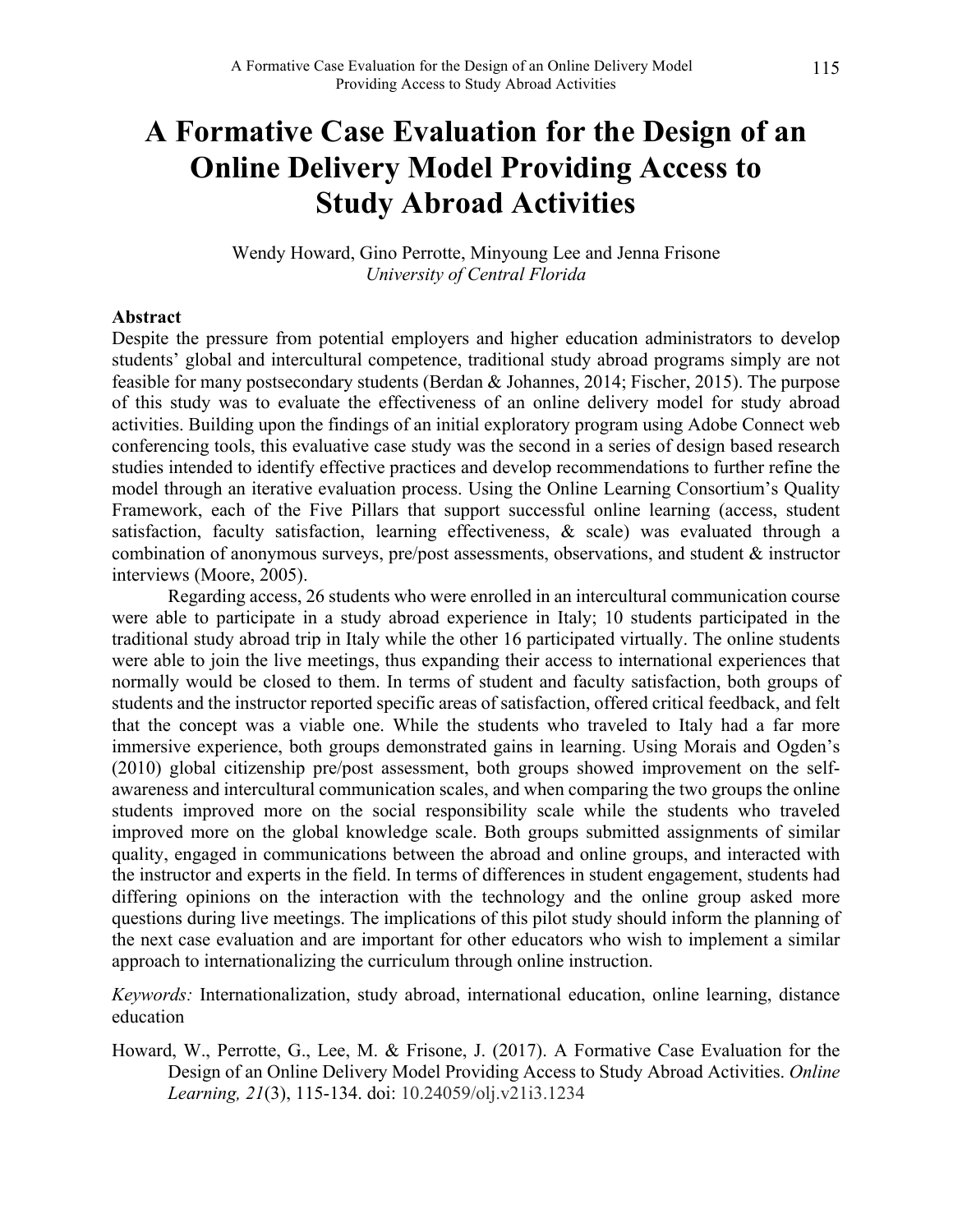#### **Introduction**

In response to increasing demands by employers for globally prepared graduates, many institutions of higher education set strategic goals aimed at enhancing internationalization. Both employers and educators promote the importance of global and intercultural competence to success in our modern-day workforce, which has resulted in a push to increase enrollment in study abroad programs (Berdan & Johannes, 2014; Fischer, 2015). There are many obstacles to study abroad such as cost, lack of suitable opportunities, rigid degree pathways, and competing obligations from internships, work, or family. According to the Institute of International Education (2017) the national average of U.S. undergraduate students who traveled abroad during their degree program in 2016 was 10%. The student population that does study abroad typically does not reflect the diversity of most U.S. higher education institutions overall (Institute of International Education, 2017).

In tandem with efforts to internationalize the curriculum, online education has steadily increased as a strategic priority for higher education in the United States. According to the Babson Survey Research Group's *Grade Level: Tracking Online Education in the United States*, over 70% of Chief Academic Officers that responded agreed that online education is critical for their institution's long-term strategy (Allen & Seaman, 2016). Within a culture of growing technology acceptance, it would be logical to explore technology-based online programs that would directly benefit those students that simply cannot study abroad by offering access to high-impact international experiences without the barriers discussed above.

The purpose of this study was to evaluate the effectiveness of using web conferencing tools to allow students to actively participate in live study abroad activities from home or on campus. Building upon the findings of Howard and Gunter's (2017) initial exploratory program using Adobe Connect, this evaluative case study is intended to further refine a technology-based model that expands student access to high-impact international experiences by connecting students in the U.S. with their peers, instructors, and experts abroad.

#### **Literature Review**

Traditional study abroad programs, including short-term programs, have an established history of demonstrated benefits for students (Chieffo & Griffiths, 2004; McKeown, 2009; Spencer & Tuma, 2002; Tarrant, Rubin, & Stoner, 2014; Vandeveer & Menefee, 2006). For example, Chieffo and Griffiths (2004) found that short-term study abroad programs had a positive impact on students' intercultural awareness and functional knowledge. Tarrant, Rubin, & Stoner (2014) also found through experimental research that study abroad paired with academic focus yielded increases in global citizenship in a 4-week course. McKeown (2009) even coined the phrase "first time effect" to describe the profound transformational impact even one study abroad experience (regardless of length) may have on a student's intellectual development.

Internationalization efforts at home have also shown that students may develop intercultural competencies without the burden of traveling to a foreign country (Baldassar & McKenzie, 2016; Leask, 2004; Lilley, Barker, & Harris, 2015; Nilsson, 2003; Soria & Troisi, 2013). Jones (2013) argues that all students, not just those with international mobility, should enjoy an internationalized curriculum in order to develop transferable skills that will allow them to compete in the current job market. Lilley, Barker, and Harris (2015) suggest that "...learning to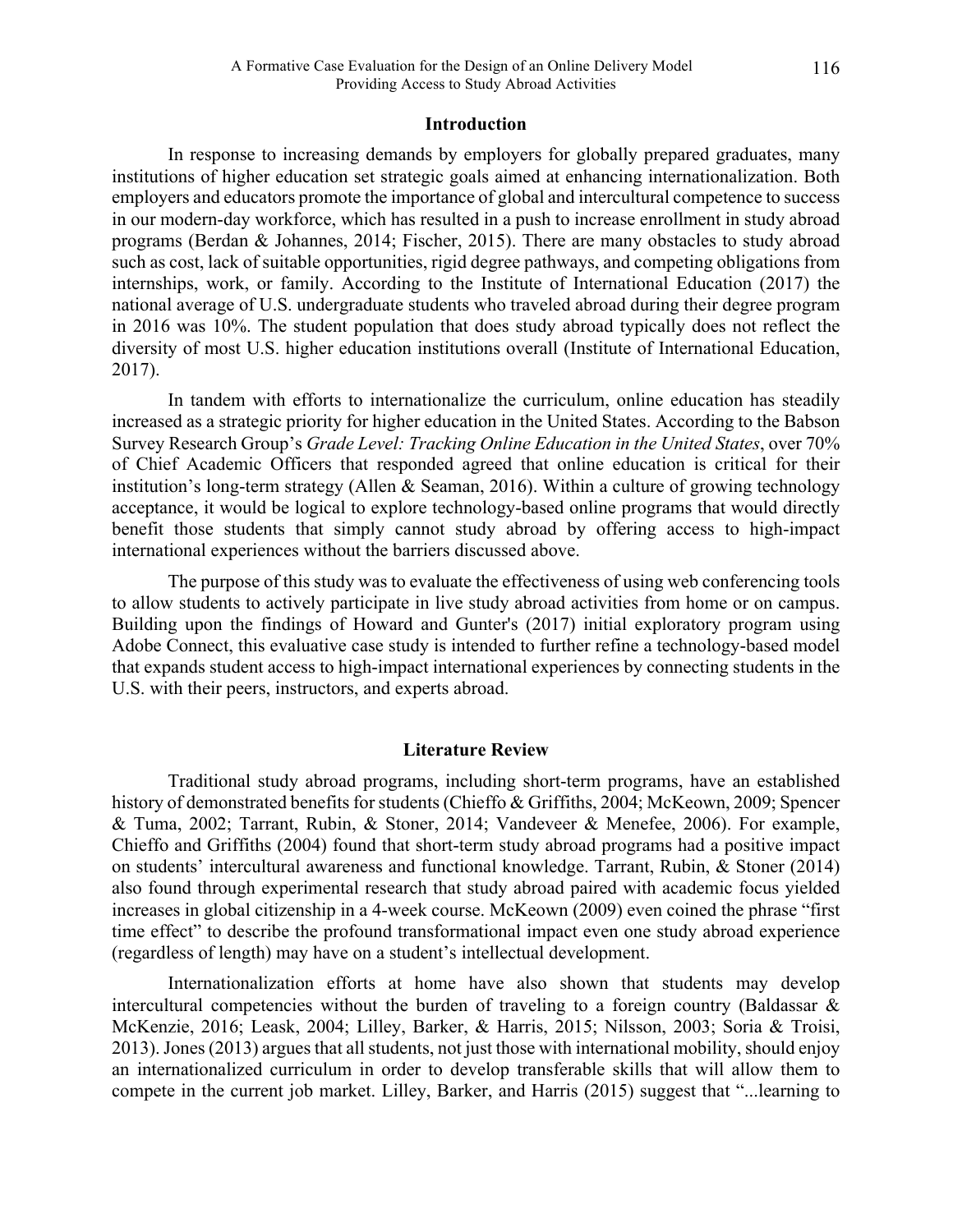become a global citizen is a process that occurs in response to particular facilitating situations that could be simulated through mobility comparable learning experiences 'at home'" (p. 242).

In addition to trends in increased internationalization efforts in higher education, online learning is also on the rise. Allen and Seaman (2016) reported a multi-year trend in increased online enrollments in U.S. higher education while overall enrollment decreased. They also reported that more than one in four students (28%) take at least one online course and that over 60% of chief academic officers agreed that online education is critical for their institution's long-term strategy (Allen & Seaman, 2016).

In this culture of technology acceptance and upward trend in online learning, educators have turned to technology to expand internationalization of curriculum in innovative ways. Roberts and Monroe-Baillargeon (2012) describe how technology such as web-based videoconferencing, learning management systems, and social media sites allow for new multicultural online learning environments. Specifically, Roberts and Monroe-Baillargeon (2012) state, "The benefits of multiculturalism and cross-cultural exchange, once only available to individuals with the resources to travel abroad, are increasingly available through information technology and creative pedagogy. Those professors who effectively integrate technology in their teaching will now have the ability to reach across borders to create virtual multicultural learning communities" (p. 41). Scovotti and Spiller (2011) utilized synchronous and asynchronous technology to provide MBA students in the U.S. and Germany the opportunity to collaborate on a real-world business challenge at a distance, and they found that introducing video conferencing enhanced productivity and student satisfaction.

Kenny and Lenz (2009) reported on a satellite-based project that allowed students in the classroom on the main campus to interact firsthand with their peers in the desert through a live broadcast from the field. One of the more interesting findings was that students reported increased attention levels when they were permitted to ask questions during the live broadcast (Kenny and Lenz, 2009). In a follow-up study that employed the same technology to broadcast from India, Kenny and Gunter (2015) found that the additional use of the text chat feature during the live broadcast appeared to increase student engagement and their sense of social presence. Howard and Gunter (2017) then initiated a series of formative case evaluations to develop a more cost-effective delivery mechanism for providing similar live broadcasts from the field with interactive chat. Advances in mobile technology now allow educators to take instruction outside of the classroom to facilitate learning in creative delivery methods with sound instructional strategies (Sung, Chang, & Liu, 2016). As a result, Howard and Gunter (2017) found that a valuable international learning experience could be provided to students online in the U.S. by connecting them with their peers on a traditional study abroad trip through web conferencing tools like Adobe Connect.

The purpose of this study is to continue the cyclical, design-based research started by Howard and Gunter (2017) to refine and further develop the web conferencing based delivery of internationally-focused instruction through a series of case evaluations. Three guiding questions drove this formative case evaluation: (1) Did the program accomplish its goals? (2) What was the impact of how it was implemented? (3) What changes to the design are necessary to firmly establish it as a valuable alternative to traditional study abroad? These guiding questions generated a set of evaluation questions that were then organized using the Five Pillars of the Online Learning Consortium (OLC) Quality Framework (Moore, 2005):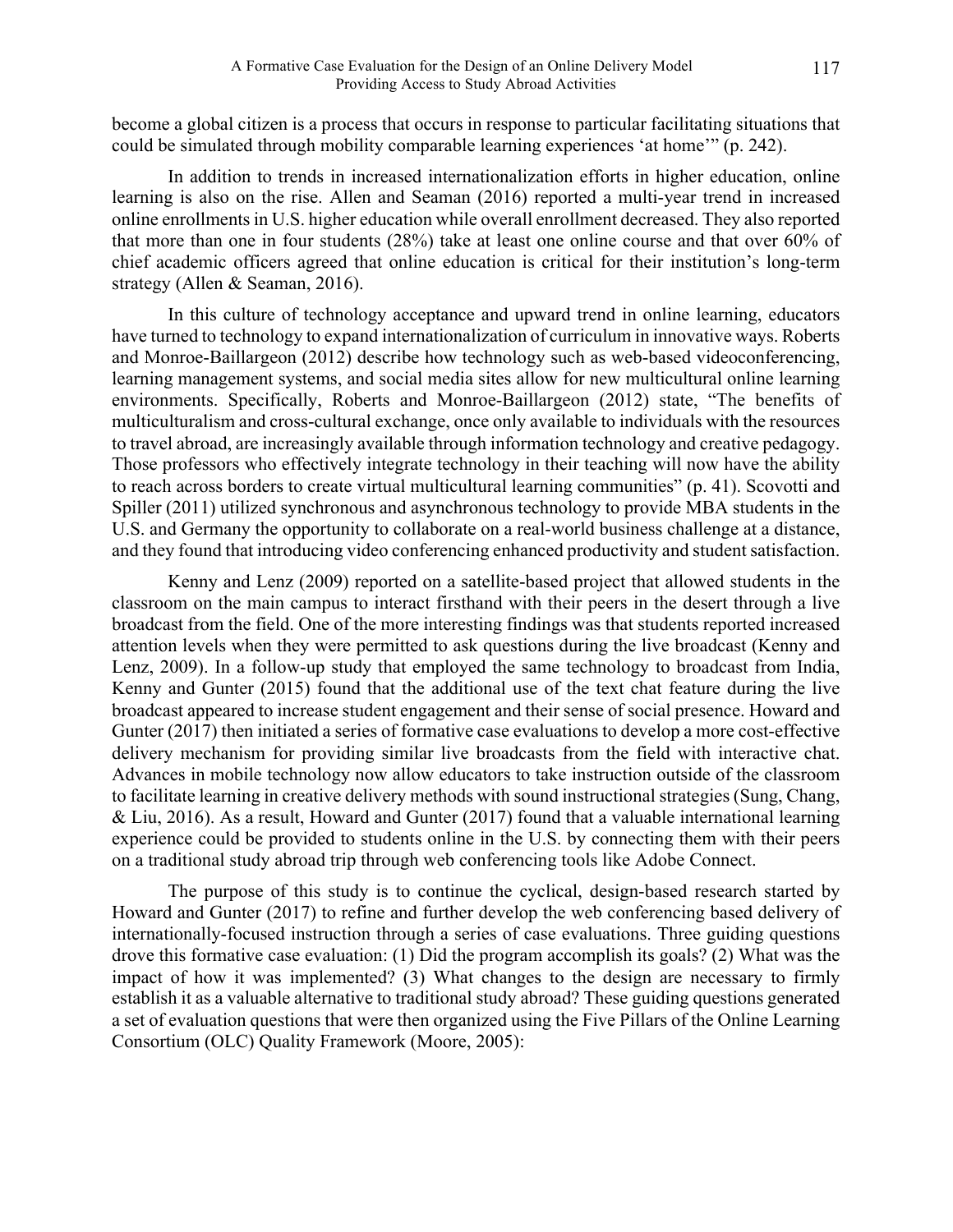Access:

1. What is the potential impact of this program for providing students access to international learning opportunities?

Student Satisfaction:

- 2. What is the difference in student satisfaction with the overall experience between the online and abroad groups?
- 3. What were online participants' reactions to the web conferencing system?
- 4. What was the impact of technology on the students' ability to participate in remote instructional activities?

Faculty Satisfaction:

5. What were the instructor's perceptions about his teaching experience with this technology-mediated approach?

Learning Effectiveness:

- 6. What is the difference in student engagement with activities and experts in the field between students who travel abroad (abroad group) and those who participate via Web conferencing (online group)?
- 7. How were the learning experiences of the online and abroad groups similar and how were they different?

Scale:

- 8. How does the cost of this case compare to previous technology-mediated attempts?
- 9. How can this approach be improved?

# **Methods**

The Online Learning Consortium's Quality Framework was used and each of the Five Pillars that support successful online learning was evaluated through a combination of quantitative and qualitative methods including anonymous surveys, observations, student and instructor interviews and Morais and Ogden's (2010) global citizenship pre/post assessment (Moore, 2005). This formative case evaluation is the second in a series of iterative studies where the recommendations of the previous study are implemented and then evaluated. Based on Howard and Gunter's (2017) study with a global health management course in Brazil, the methodology was replicated in this study with the addition of a pre/post global citizenship assessment to address potential learning outcomes in a more formal class structure.

The instructional model that was evaluated mirrored Howard and Gunter's (2017), which employed the Adobe Connect web conferencing tool to provide online participants in the U.S. access to the live study abroad activities in Italy, including tours of historical sites, cultural venues, and communities led by local experts. The online facilitator used an iPad with Adobe Connect to link the abroad group with the online group which enabled discussions between the groups using the chat, audio, and video functions.

Once logged into the web conference, the online participants were able to view the video feed from the perspective of the online facilitator as though they were part of the group of students in the field. They could hear the live discussion, but their individual microphones remained muted until they were ready to speak to the group or type in the chat. All live sessions were recorded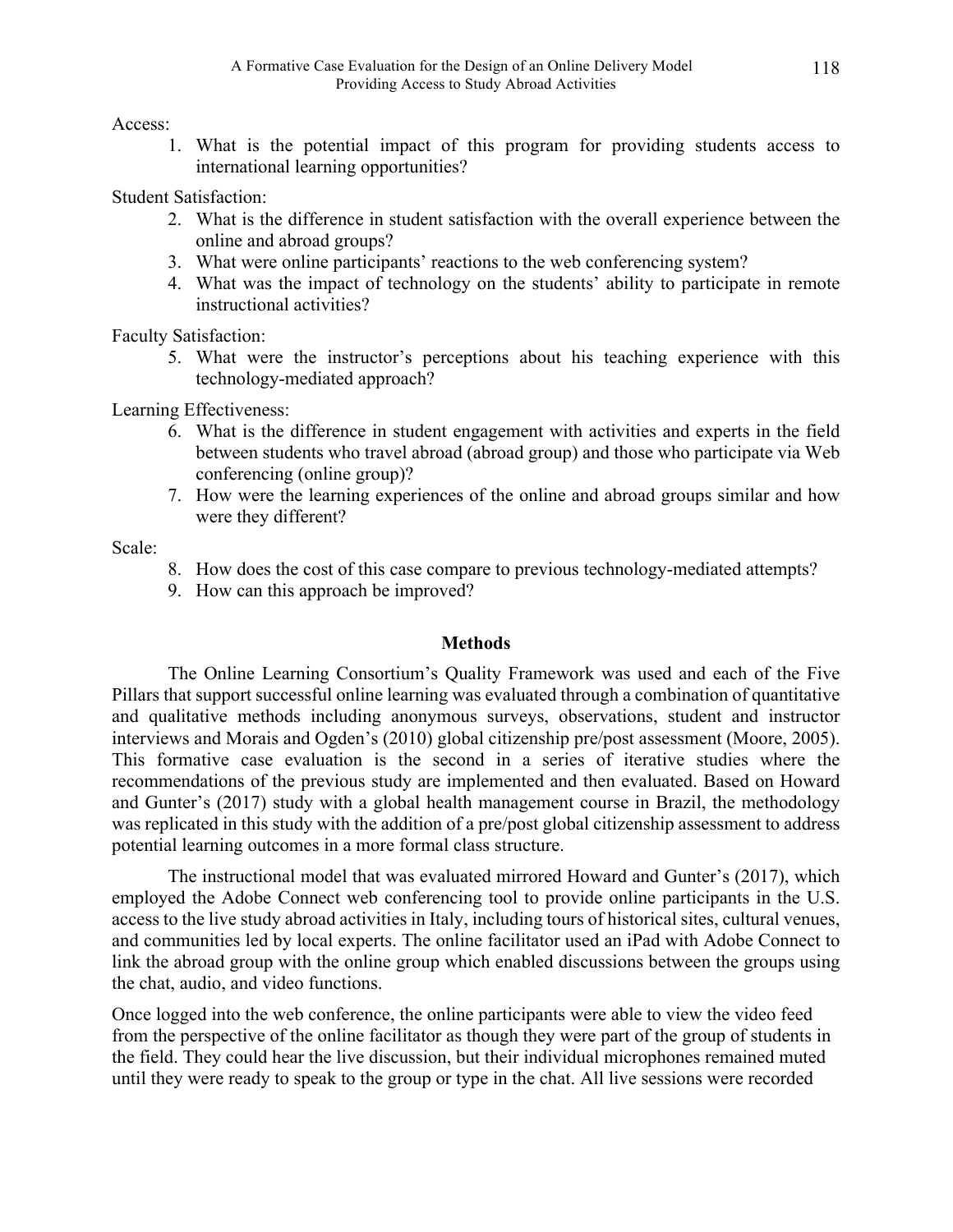and videos were captured and uploaded to the online course hosted in the university's learning management system to allow for convenient access between live sessions.

Ultimately, the instructor was responsible for delivering instruction for both the abroad and online groups. The online facilitator was responsible for all technical aspects of running the web conferencing tool and keeping the online students engaged in the tours and discussions during the live meetings. In some cases, the instructor was also the guide and led the discussions. At other times, the tours were led by local experts such as the live meeting at the Forum in Rome. For tours like this, the instructor started the meeting by situating the students' thinking and reviewing the learning objectives before turning the lesson over to the local expert. Throughout the tour of Rome, the online group was given the opportunity to interact by typing their questions for the guide through the Adobe Connect group chat. The online facilitator then asked these questions on their behalf as the students listened to the tour guide's responses and gathered information.

#### **Study Population/Sampling**

The population for this study was 26 American students from a large U.S. university. The students were enrolled in two combined sections of the same intercultural communication course with a study abroad component to Italy. Ten students participated in the traditional study abroad trip while the other 16 participated online. Both sections received the same course content and were required to complete the same assignments. For the first three weeks of the 6-week intensive summer term, both sections met together in the same classroom and completed group activities with 2-3 students from each section per group. During weeks four and five, one section traveled to Italy (abroad group) while the other section joined the live meetings via technology (online group). During this time, one-hour live meetings were scheduled for each day. The final week of the course was online for both sections and was dedicated to completing the group project and final assignments.

#### **Data Collection**

To explore the evaluation questions and effectively evaluate a study abroad program, Rubin and Matthews (2013) recommended gathering data from multiple data sources. Replicating Howard and Gunter's (2017) methodology, data sources included an anonymous student survey, instructor interview, session recordings, financial budgets, and online facilitator observations. For this study, additional researchers served as observers throughout the live meetings and reviewed the recordings when necessary. They also completed observation forms in order to record their experiences and capture what did and did not function well. This helped the researchers to properly identify technical challenges and perceptions of student engagement throughout the live meetings. Two additional sources were added: student interviews and Morais and Ogden's (2010) pre/post global citizenship assessment. Collectively, these sources were used to triangulate and evaluate the effectiveness of this web-based intervention and extract effective practices and recommendations for improvement.

**Instrumentation.** The anonymous online survey consisted of 45 Likert-scale questions with responses ranging from 1 (Strongly Disagree) to 5 (Strongly Agree) and was delivered to both groups of students at the end of the course. The online students were asked additional questions about the web conferencing technology and their online experience, and both groups were asked the same set of questions about their perceived learning and satisfaction.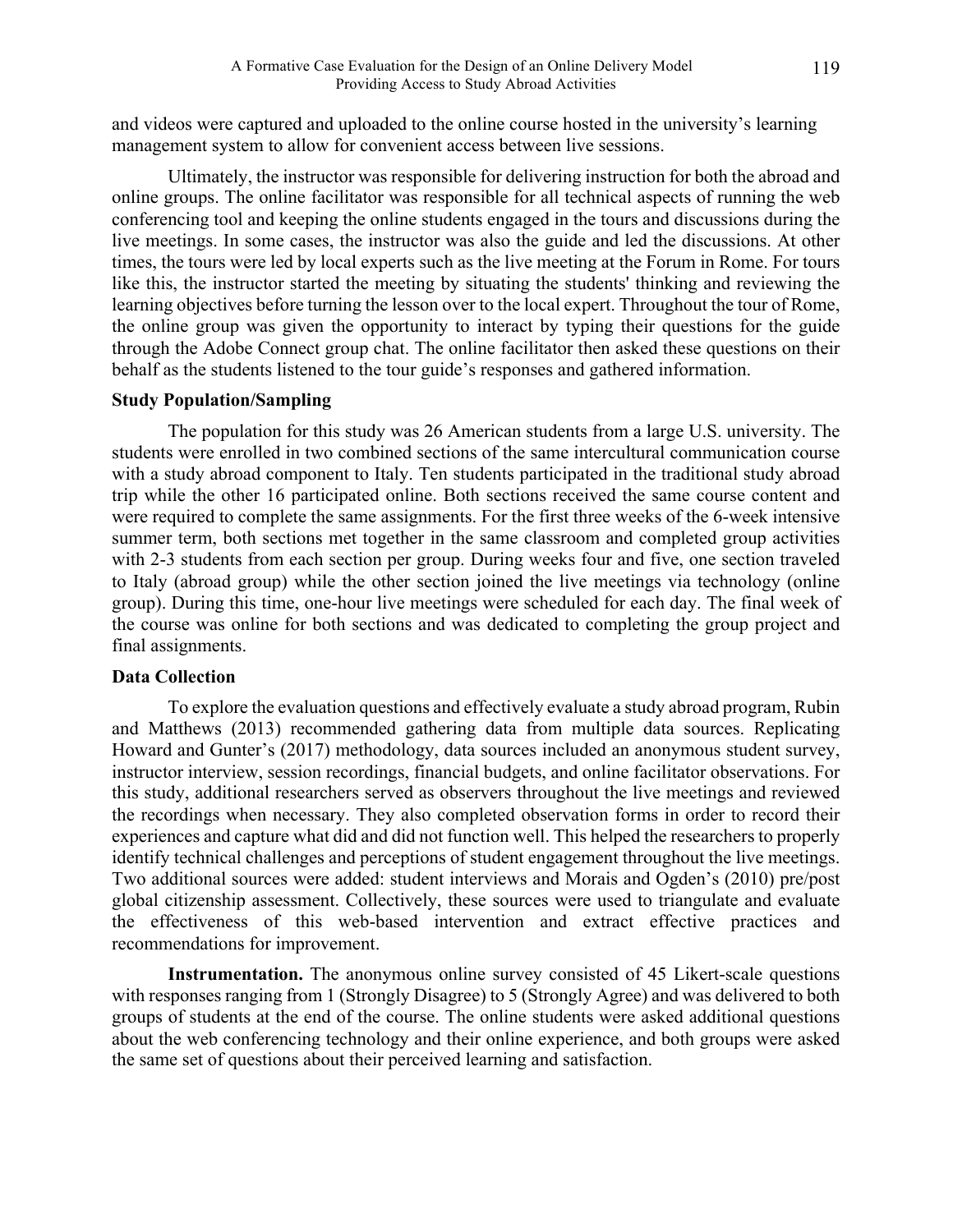The questions were adapted from multiple sources including the National Survey of Student Engagement (NSSE) developed by the Indiana University School of Education (2014) and Picciano's (2002) survey instrument, which measured student satisfaction in an online environment. Also, researchers used the IBM Computer Usability Satisfaction PSSUQ Questionnaire for feedback on the technology (Lewis, 1993). In addition, Part I of Richardson and Swan's (2003) and Picciano's (2002) surveys were used to measure social presence in an online learning setting. The survey also contained 5 open-ended questions developed by the researchers to gather additional clarification.

In addition to the anonymous online survey, the instructor was interviewed after the trip to record his perceptions, students were interviewed, financial documents were compiled to evaluate cost, researchers recorded observations after each live event to note student participation and acknowledge areas for improvement, and researchers reviewed the recorded sessions in order to triangulate the data in an effort to provide a comprehensive formative evaluation (Maxwell, 1996). Finally, the Global Citizenship instrument developed by Morais and Ogden (2010) was also used as a pre-assessment with 52 questions (including demographics) and a post assessment with 45 questions to compare the two groups on ten factors organized under three dimensions: social responsibility, global competence, and global civic engagement.

**Data analysis.** In addition to reviewing qualitative data from open-ended questions on the feedback survey, a t-test was run on the same two subscales established by Howard and Gunter (2017). The learning effectiveness (LEARNEFF) subscale ( $\vee$  = .92) was based on twelve items, and the satisfaction with experience (SATEXP) subscale ( $\vee$  = .86) was based on six survey items. The Global Citizenship instrument (Morais & Ogden, 2010) was also used to compare the changes in perceptions of the two groups. After running a t-test for significance, Cohen's effect size was also calculated for practical significance.

For all qualitative data sources (instructor interview, student interviews, and observation forms) one of four researchers transcribed the interviews and independently open-coded to reveal emerging themes, noting anything that related specifically to the evaluation questions. Then a second researcher independently verified the transcriptions and performed a second independent round noting themes specific to each evaluation question. Finally, the team reviewed and agreed upon the themes.

#### **Results**

#### **Access**

**Evaluation Question 1. What is the potential impact of this program for providing students access to international learning opportunities?** The access to international learning opportunities for students seems to have been impacted in two ways: 1) use of technology, and 2) inspiration to travel abroad. Live meetings via technology provided access to an international experience for 16 online students who otherwise would not have been able to participate. It is important to note that the technology did not limit online enrollment to only 16 students -- that was the number of students who chose to register for the online section of this class. Additional online enrollment was possible in terms of the technology.

The average online attendance for the seven live meetings was approximately 75% with 11.5 students participating out of the 16 enrolled students. An online student shared the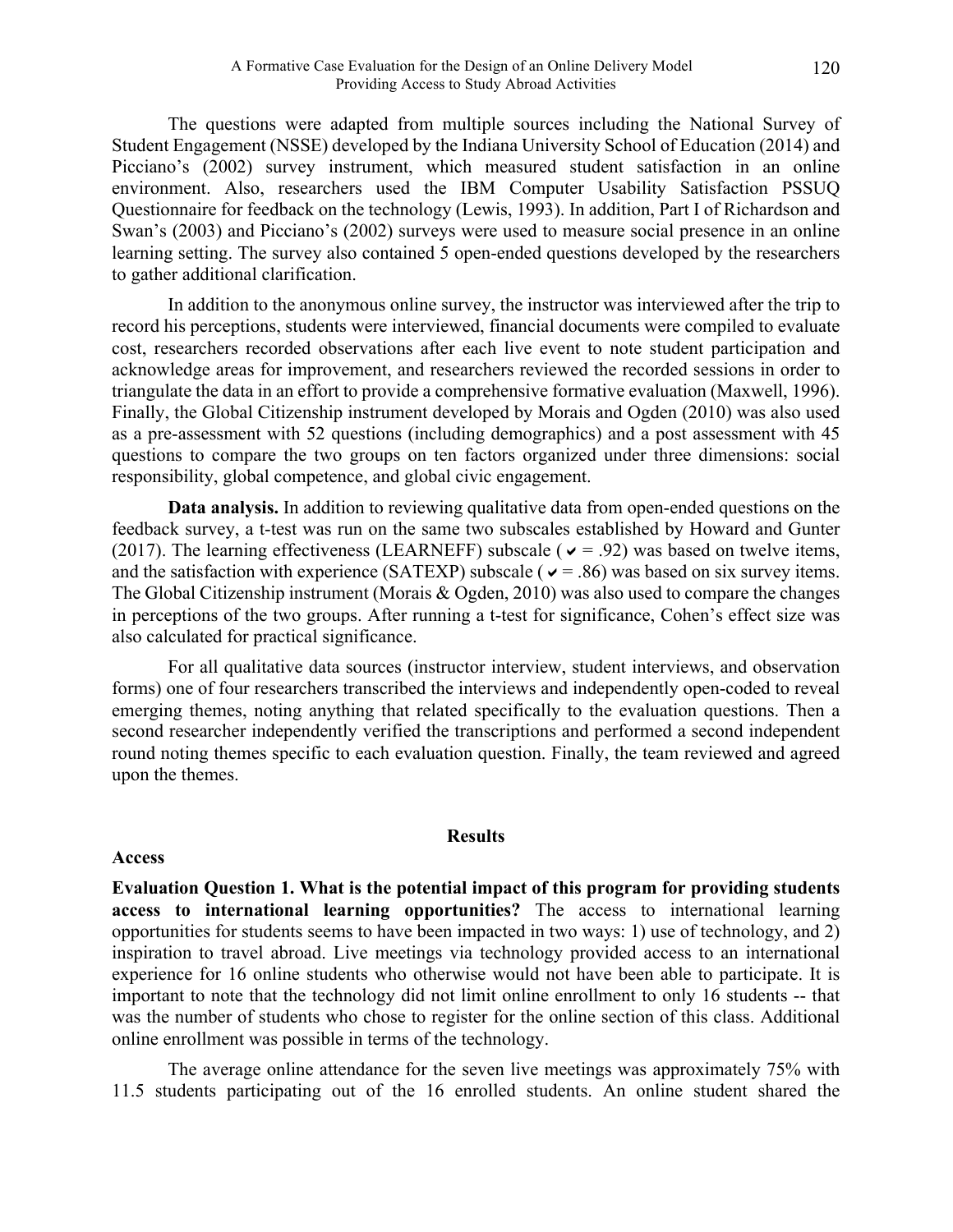significance of this experience, "All in all this class was a very demanding experience, but a class that has left an impact on me, and to me, that's all you can really ask for in a course."

According to the feedback provided, the use of technology to allow access to international learning opportunities was successful. All students reporting via the feedback survey were satisfied at some level with the Adobe Connect software used for the live meetings. One hundred percent agreed that even though they were not physically together in a traditional classroom, they still felt like they were part of a group in the live meeting, and two-thirds of students agreed that the live meeting provided a personal experience similar to the classroom. Finally, the online students reported that their level of learning that took place in this meeting was of the highest quality.

On the feedback survey, both online and abroad students agreed that this program helped them to:

- Think critically and analytically: 83% online students and 88% abroad students.
- Understand people of other backgrounds: 83% online students agreed and 100% of abroad students.
- Be an informed and active citizen: 100% of online students and 75% of abroad students.

These findings suggest that the use of technology in this case evaluation did increase student access to impactful international learning opportunities.

# **Student Satisfaction**

**Evaluation Question 2. What is the difference in student satisfaction with the overall experience between the online and abroad groups?** The qualitative data revealed two main categories for feedback on student satisfaction: 1) the concept of connecting students who travel abroad with those participating online, and 2) the setting of the live meetings. The overall experience for students who traveled abroad and those who participated online were similar in their interaction with others during the program (instructor, experts in the field, online facilitator, other students). There were some differences between the groups for student perception of learning quality and learning expectations.

The most recurring area of dissatisfaction for the abroad students was due to the setting (both location and time) of the final live meeting. It took place on the last evening of the trip during the group dinner. Originally the instructors planned for this to be a family-style dinner discussion. However, the restaurant was crowded and loud which made it impossible to do a traditional live meeting. Instead, the iPad was passed around the table so that group members abroad could directly communicate with their group members online. The abroad students did acknowledge that the live meeting was interactive with their online classmates; however, they also expressed frustration at not being able to focus on the food, wine, and people physically at the table in Italy. One of the students abroad commented, "The idea of this broadcast is great, however the location and timing was not. Students in Italy were hungry, wanted to eat and reflect with other students who travelled abroad"

The data provided by the students via the feedback survey showed different levels of satisfaction with some major aspects of the program:

- My level of learning that took place in this meeting was of the highest quality. 100% of online students agreed with this statement while 62% of abroad students agreed.
- Overall this session met my learning expectations. 100% of online students agreed with this statement and 62% of abroad students agreed.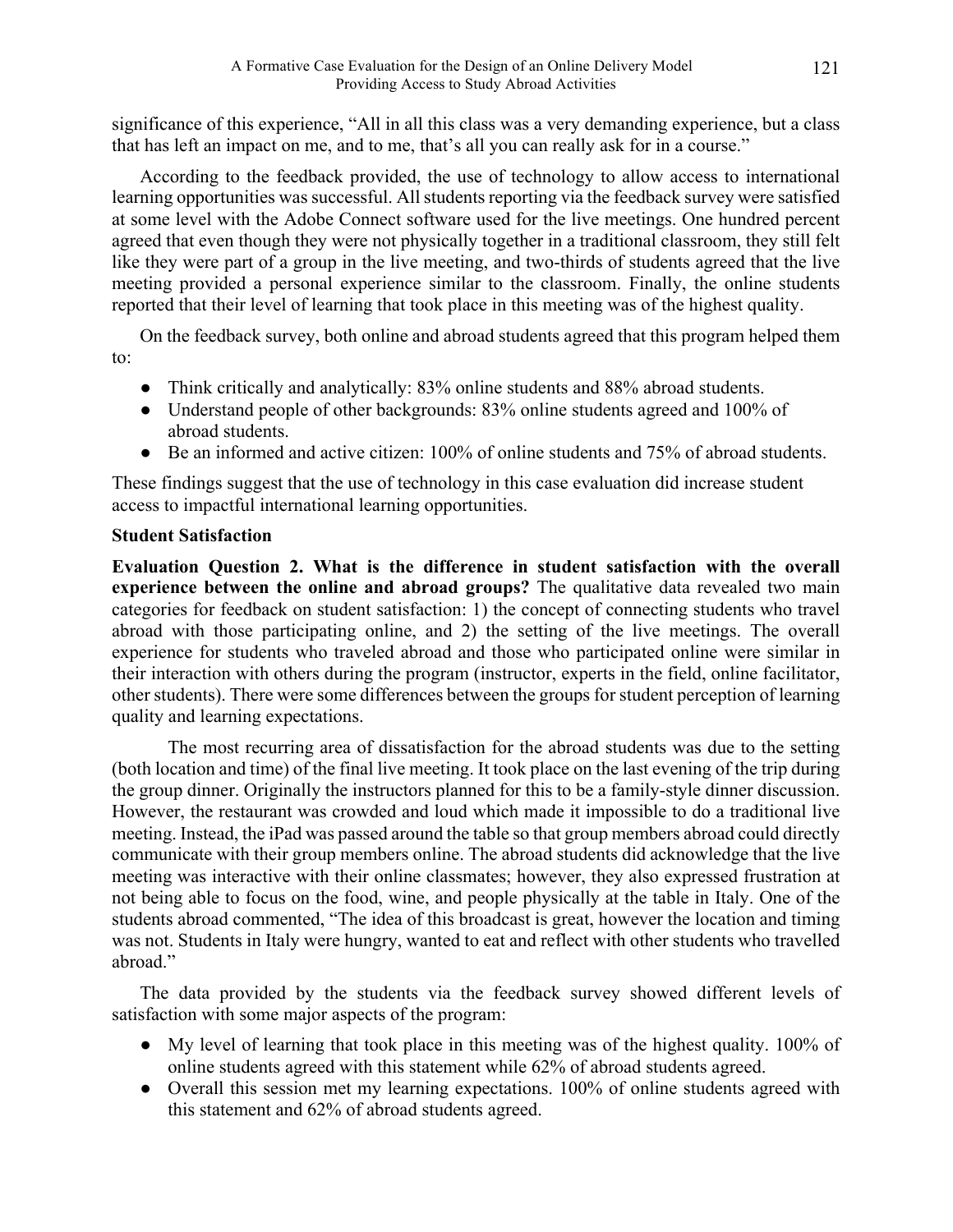Other data provided by the students via the feedback survey show similar levels of satisfaction with other major aspects of the program:

- 100% of online students reported an excellent experience with the instructor and 100% of abroad students reported with a Very Good or Excellent experience.
- 100% of online students reported a Very Good or Excellent experience with Experts in the Field and 75% of abroad students reported an Excellent experience.
- 100% of both online and abroad students reported a Very Good or Excellent experience with the online facilitator.
- 100% of both online and abroad students reported a Good to Very Good experience with other students.

In addition, the satisfaction with experience (SATEXP) subscale ( $\alpha$  = .86), which was based on six items in the feedback survey showed that there was no significant difference in satisfaction with the overall experience between the abroad group ( $M = 23.75$ ,  $SD = 4.86$ ) and the online group  $(M = 26.33, SD = 2.25)$  t(14) = .25, ns. Despite some differences in student satisfaction between the groups for learning quality and learning expectations, the overall experience of interacting with others during the program were similar for students who traveled abroad and those who participated online.

**Evaluation Question 3. What were online participants' reactions to the web conferencing system?** According to the researcher observations, the web conferencing system was not as interactive as they had hoped and they noted the online students had more discussion in the chat with the online facilitator speaking softly as compared with the students physically present in the room who were mostly silent out of respect for the tour guide.

In the feedback survey, online students reported feeling comfortable using the Adobe Connect technology. They chose to communicate through the chat feature because it was easy to use and manageable with the online facilitator either repeating questions to the tour guide or immediately responding directly to the students. Researchers observed that at one point a student tested her microphone, but there was a lot of background noise which made it difficult to hear well.

The data provided by the students via the feedback survey (Question 8) showed different reactions to the web conferencing system.

- 100% of the online students agreed or strongly agreed that they felt comfortable conversing through this medium.
- The students felt comfortable introducing themselves in the online environment and agreed that the instructor created a feeling of an online community.
- The students overall felt that they were satisfied with the usability of the system because it was simple and effective to complete the tasks.

They also commented that the system had all the functions and capabilities that met their expectations. However, there was one student out of a total of six respondents that said that learning to use the system was not easy.

Some data showed that the live sessions met their learning expectations.

- The students were neutral that the online instructional activity stimulated their desire to learn.
- The live meetings allowed them to express their feelings and learn.
- The students did not find the online meeting threatening.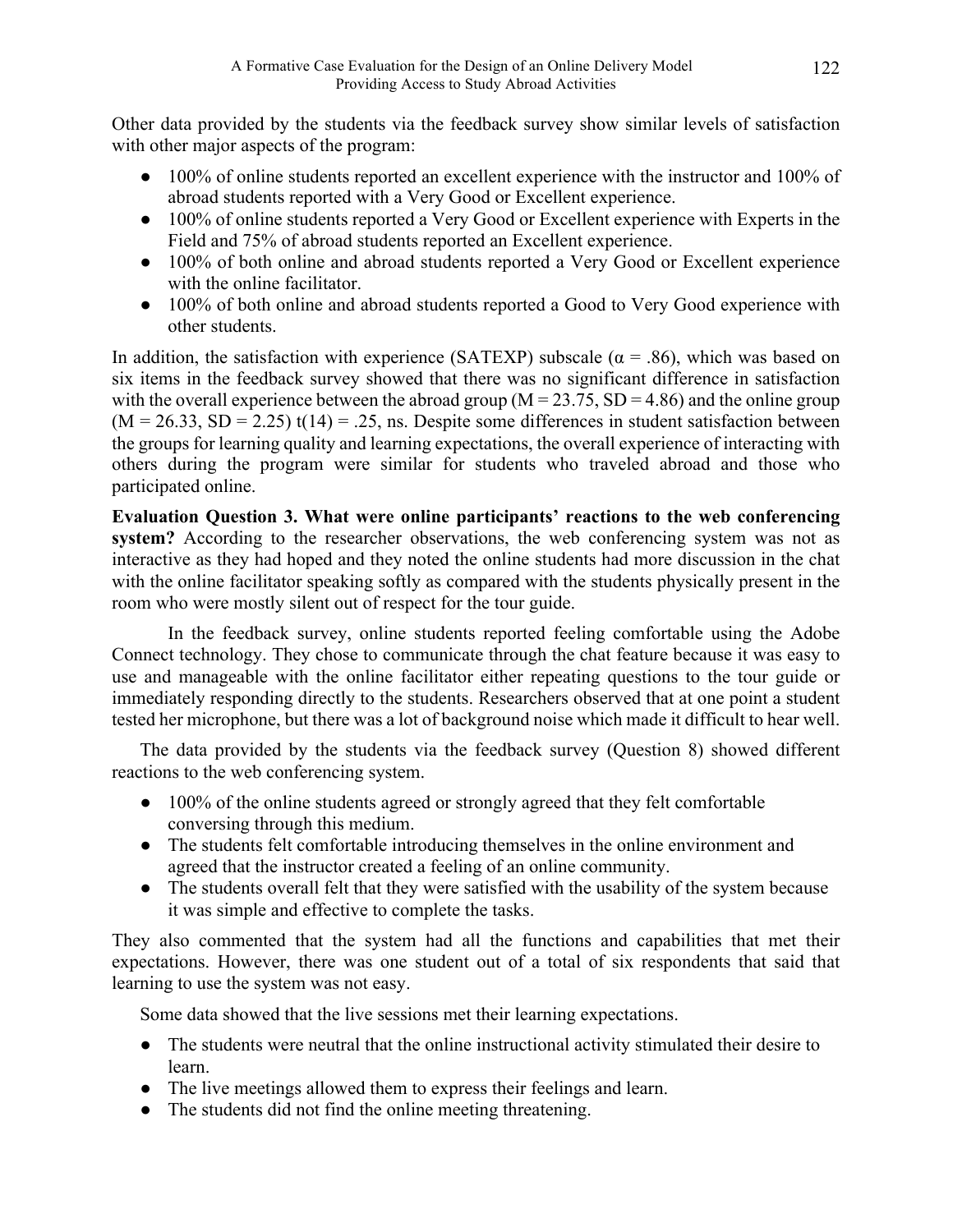• Quality of interactions with the instructor, experts in the field, the online facilitator, and the other students were indicated overall as good or excellent.

One student responded that being able to see remarkable historical landmarks in real time surrounded by people they had previously met and were actively communicating with was really interesting and enjoyable.

In one of the interviews, a student said that it was interactive and the experience was great being able to connect live, ask questions, and see with their own eyes. Another noted that the scenery from Italy was probably their favorite part of viewing the online meetings. Students liked the interaction between not only people of different groups, but different cultures. They thought it was a cool concept to engage a group from around the world and hear different perspectives and points of views.

Student feedback indicated areas of improvement for the technical aspects of the web conferencing system. This feedback will be reviewed in Evaluation Question 9 and the Discussion sections of this article.

**Evaluation Question 4. What was the impact of technology on the students' ability to participate in remote instructional activities?** Technology does appear to have impacted the students' ability to participate. The online facilitator observed that the online students were very participative and started conversations with one another in the chat which they preferred to use over their microphones. They asked great questions and wanted to hear responses not only from the instructor, but also from their classmates too. Therefore, technology enabled the online group to connect remotely with other students, the instructor and online facilitator, and experts in the field.

Based on feedback survey Questions 11 and 12, online students reported that there were some limitations at times regarding the quality of the sound. There were times when the video streaming was not working smoothly which hindered the online group's participation and noise of various types interfered with the technology. One student suggested, "The last meeting shouldn't take place in an environment that is noisy. It was hard to interact this way. I would suggest next time hold it in a quiet setting." Another student commented, "There were a couple of moments where the Wi-Fi wasn't as great and so it wouldn't show a good connection or picture. Overall though the instructors were really great at getting the connection back and explaining what we missed." Online students also experienced a longer delay compared to the abroad group when responding to the instructor's questions: they had to first consider their response, type it, and then wait for the online facilitator to relay the message.

According to feedback survey Question 6, only one online student replied that they felt uncomfortable conversing through this medium. Overall, all the online students reported that they felt comfortable introducing themselves in the online environment and the instructor performed well with creating a feeling of an online community. One online student disagreed that an online meeting allowed for social interaction or provided them a reliable means of communication, however, overall, the online students replied in the survey that their experience in a live interactive session was enjoyable and it helped them stimulate their desire to learn.

While several online students expressed a desire to have joined the others abroad, one online student noted a benefit of technology, "I paid considerably less and was able to continue to take other classes…" They also felt emotions transferred through the live screen as if they were in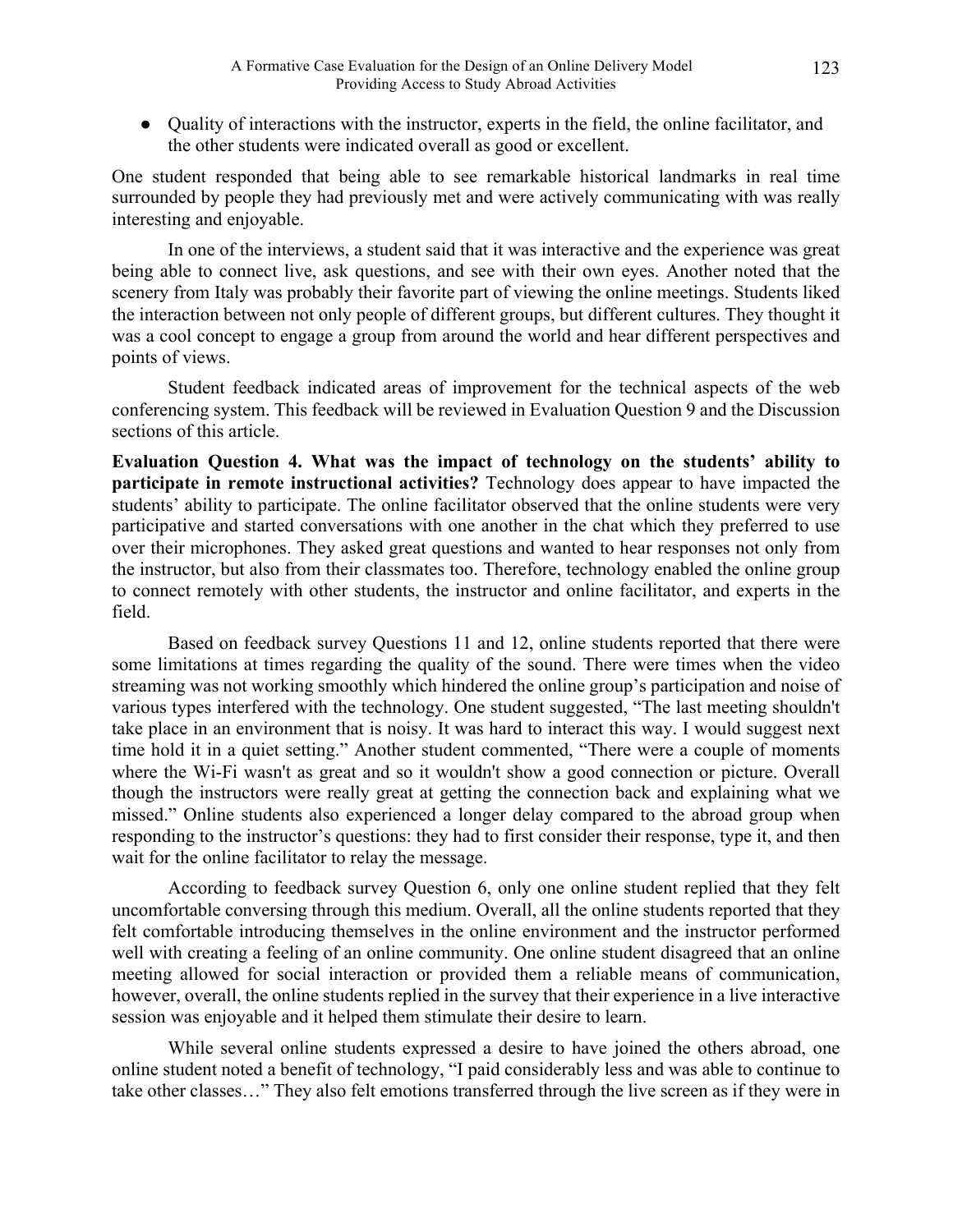Italy. According to the student surveys, some online students said that the technology affected their learning because they could see and experience the difference between cultures halfway around the world.

One challenge of using technology to connect students in live meetings across cultures and time zones is the need to plan and coordinate schedules. One online student noted the importance of "knowing the schedule of them being abroad ahead of time, I had to really fix my schedule around it." Also, in the feedback survey Question 18, one student abroad mentioned that at times it was hard to get organized regarding assignments with the online group.

# **Faculty Satisfaction**

**Evaluation Question 5. What were the instructor's perceptions about his teaching experience with this technology-mediated approach?** The instructor reported the overall experience with the program as being positive. However, there were some areas of dissatisfaction. After reflecting upon the physical and online technicalities of the program, the instructor explained areas of concern and provided additional suggestions for improvement of future programs.

Pertaining to curriculum development, the instructor offered these suggestions for future improvement. He was dissatisfied with some of the outcomes of the group activities and would suggest that discussion prompts for students be prepared prior to the beginning of the study abroad experience. He felt that this would increase dialogue and facilitate connection between the abroad and online groups. The instructor suggested that this type of curriculum be designed ahead of time so that it is reinforced during group work to improve the learning experience of both the participants abroad and online. When in Italy with the students, the instructor would have prepared scripts for the live meetings and precisely mapped out the route of the abroad group prior to travel in order to create a more organized and less stressful teaching experience.

The instructor found it challenging to engage both the abroad and online groups simultaneously during live meetings. He explained, "Yeah, it was a real challenge for me because I found myself first catering a little bit more to the online group, like talking to the camera. And then some of the feedback from some of the in-country students noted that I was paying more attention to the camera. And then I tried to flip it, and I felt that I was not giving  $-$  I felt disconnected from the online students. For me, it was a real challenge trying to divide my attention between the two groups."

Finally, the instructor expressed complete satisfaction with his online facilitator throughout the program and process of this research study. He was particularly pleased with her organization, technical skills, and overall contributions to the success of the online abroad program and its participants. He was also satisfied with the university's study abroad office. The instructor expressed that the study abroad office handled the logistics of the travel portion of the course well and took his ideas and objectives for the course and made it a reality.

# **Learning Effectiveness**

**Evaluation Question 6. What is the difference in student engagement with activities and experts in the field between the abroad group and the online group?** Five categories of student engagement emerged from the qualitative feedback. The feedback for 1) quantity of questions, and 2) interaction with the technology, suggests that there were some differences in student engagement between the groups. These differences are explained in this section. Note that the feedback for the other three categories 3) quality of assignments, 4) communication between the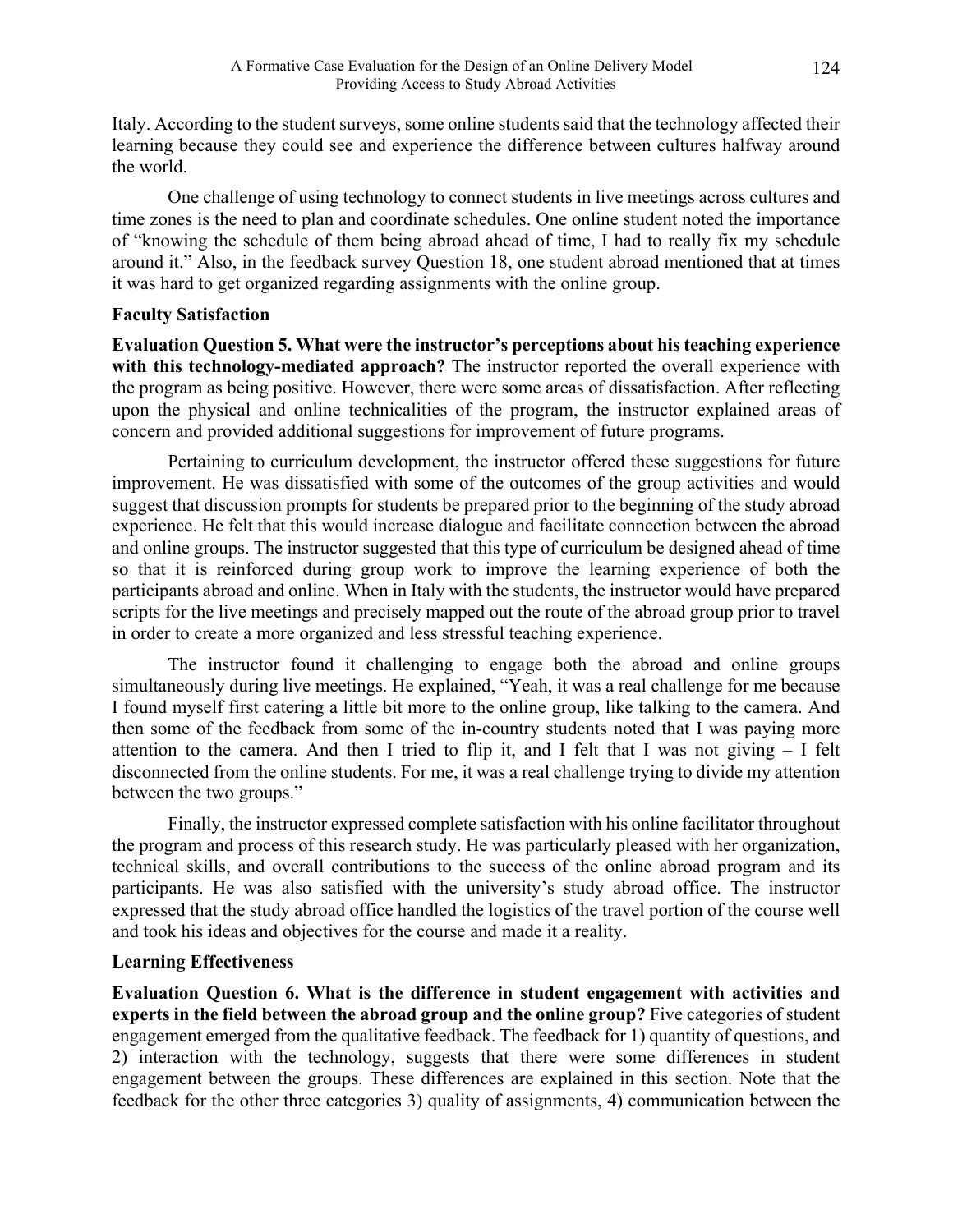abroad and online groups, and 5) interaction with the instructor and experts in the field, indicates that there was not a noticeable difference.

*Quantity of questions = differences in student engagement.* According to the instructor interview, online students asked more questions than those abroad during the live meetings. In the student interviews, one of the abroad students said that they appreciated when the online students asked questions as it stimulated conversation and brought in fresh perspectives. Abroad students also liked when those online asked them questions instead of directing everything to the guide, instructor, or online facilitator.

*Interaction with the technology = differences in student engagement.* The technology appears to have created some perception of difference in engagement. A researcher noted in their observations that the abroad students who were randomly put 'on the spot' with the iPad in their direction seemed intimidated and would not talk as much as when there was no pressure with the camera. In the feedback survey, a student mentioned that they felt it hindered both the abroad and online groups because the technology detracted from the natural communication setting. It is important to note that some students commented that the technology was neither a help nor a hindrance and "was just kind of there."

However, one hundred percent of the online students who participated in the feedback survey, agreed with the statement, "I enjoyed the online instructional activities." The online students reporting via the feedback survey said that the Adobe Connect web conferencing system was a beneficial tool in three main ways:

- Video stream from Italy was Very Important or Critical
- Audio stream from Italy was Critical
- Text chat was Very Important or Critical

The feedback survey responses from both the online and abroad students indicate that the majority (100% online and 87% abroad) of both groups felt comfortable participating in the group discussion and felt comfortable interacting with other participants in the live meeting.

**Evaluation Question 7. How were the learning experiences of the online and abroad groups similar and how were they different?** While the students who traveled to Italy had a far more immersive experience, both groups demonstrated learning gains. The global citizenship pre/post assessment measures seven subscales: social responsibility, self-awareness, intercultural communication, global knowledge, involvement in civic organizations, and political voice (Morais & Ogden, 2010). Table 1 displays the subscales where each group demonstrated significant improvement including practical significance based on Cohen's effect size. Both groups showed improvement in self-awareness and intercultural communication, but the students who traveled to Italy also showed improvement in global civic activism and global knowledge.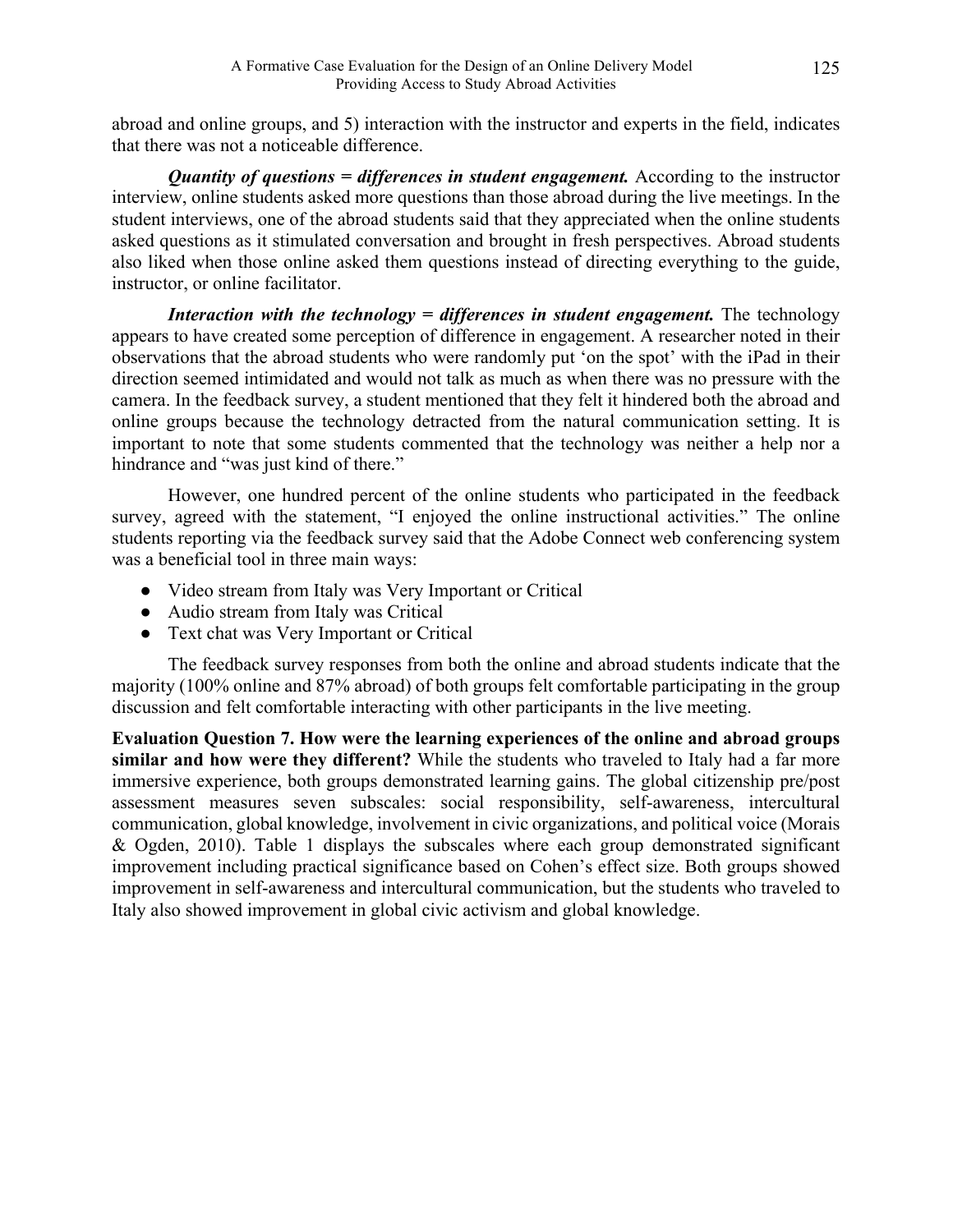| The abroad group demonstrated significant improvement on the following scales: |                     |                        |  |
|--------------------------------------------------------------------------------|---------------------|------------------------|--|
|                                                                                | Cohen's effect size | Practical significance |  |
| Global Civic Activism                                                          | $d = .54$           | Moderate               |  |
| Self-awareness                                                                 | $d = .55$           | Moderate               |  |
| Intercultural Communication                                                    | $d = .63$           | Moderate to High       |  |
| Global Knowledge                                                               | $d = 1.48$          | Very High              |  |
| The online group demonstrated significant improvement on the following scales: |                     |                        |  |
| Self-awareness                                                                 | $d = .63$           | Moderate to High       |  |
| Intercultural Communication                                                    | $d = .52$           | Moderate               |  |

*Table 1.* Significant Improvements on Global Citizenship Pre/Post Assessment

When comparing the two groups, the online students appear to have improved more on the social responsibility scale. There was a statistically significant difference between the two student groups, students abroad ( $M = -1.22$ ,  $SD = 2.10$ ) and students online ( $M = .267$ ,  $SD = 1.27$ ), t(1, 22) = 4.69,  $p \le 0.05$ . Further, Cohen's effect size value (d = .86) suggested a large practical significance. Conversely, the students abroad appear to have improved more on the global knowledge scale. There was a statistically significant difference between the two student groups, students abroad (M = 2.11, SD = 2.26) and students online (M = .40, SD = 1.81), t(1, 22) = 4.19,  $p \le 0.05$ . Further, Cohen's effect size value (d = .84) suggested a large practical significance. There was no statistically significant difference between the two groups on the remaining five scales (self-awareness, intercultural communication, global knowledge, involvement in civic organizations, or political voice).

On the feedback survey, the learning effectiveness (LEARNEFF) subscale ( $\alpha$  = .92) also showed no significant difference between the students who participated face-to-face in Italy ( $M =$ 52.88, SD = 7.26) and those who participated online (M = 52.67, SD = 5.09), t(14) = .95, ns. This subscale consisted of 12 items that asked about the quality of their interactions with the instructor, experts in the field, the online facilitator, and other students in addition to the impact on their knowledge, skills, and personal development in the following areas:

- Speaking clearly and effectively
- Thinking critically and analytically
- Acquiring job- or work-related knowledge and skills
- Working effectively with others
- Developing or clarifying a personal code of values and ethics
- Understanding people of other backgrounds (economic, racial/ethnic, political, religious, nationality, etc.)
- Solving complex real-world problems
- Being an informed and active citizen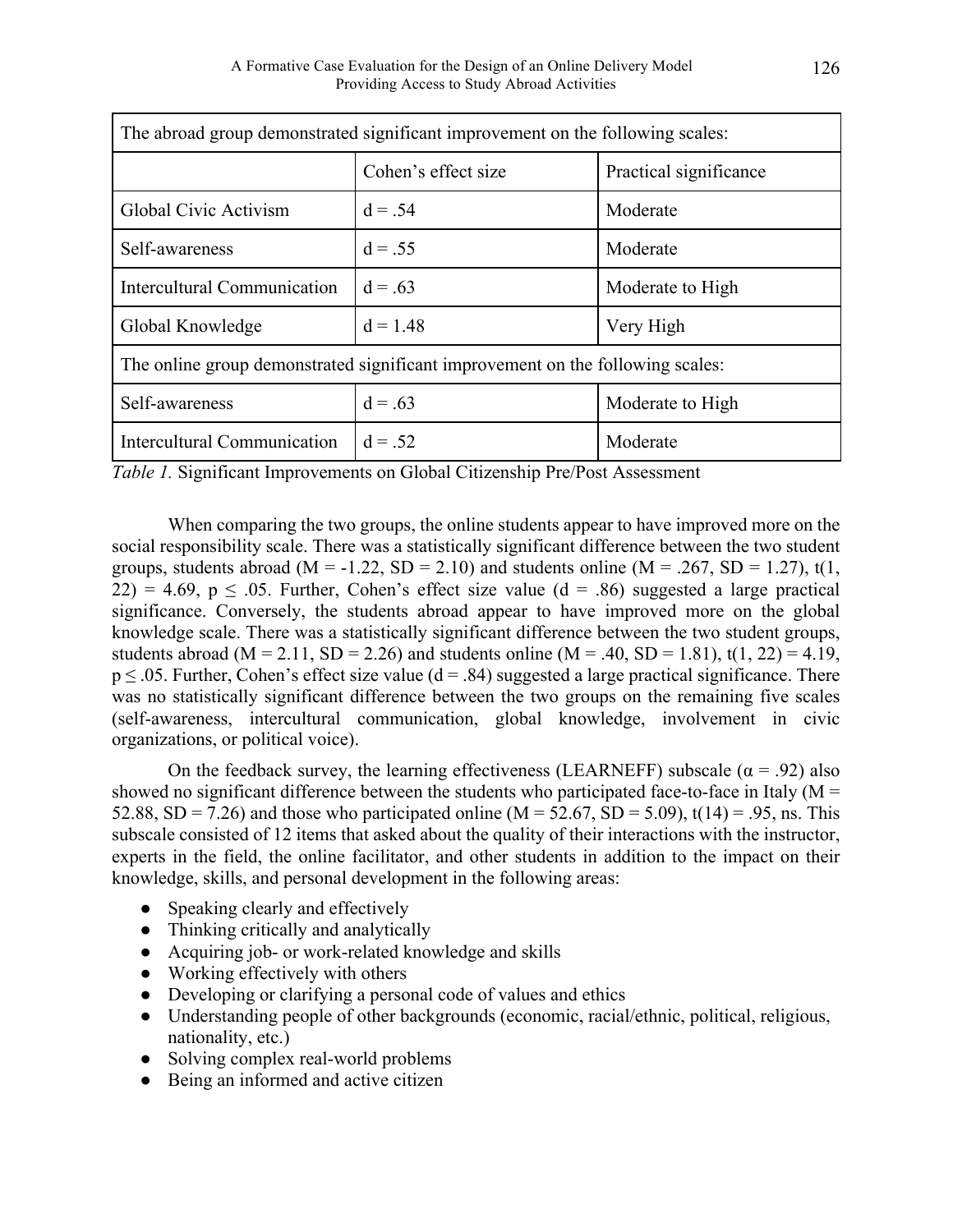During the instructor interview, he elaborated on how the learning experiences between the two groups were similar and different. For similarity, he felt that the, "experiences were the same in that the curriculum was the same. They both had to explore the projects and the theories from the same basic standpoint…" Also, the instructor observed that the "in-field experts, the way they interacted with the face-to-face students and the online students were very similar in my opinion. I didn't notice a great difference."

The instructor did think there were some differences in learning experiences. He explained:

So how I think they were different: the students who were in country got to use all five of their senses where of course the ones at home just got two -- sight and sound. And then from the student feedback based on culture shock, it gave some insight on how the experience could have been different as well. The students who were abroad talked about how changed they were... And the online students, they either had to stretch to answer that question and refer back to experiences they had from different travels on their own or they just said, I didn't travel abroad so I didn't experience culture shock.

Despite the similarities and differences of the learning experiences of the online and abroad groups, both provided evidence of learning gains.

# **Scale**

**Evaluation Question 8. How does the cost of this case compare to previous technologymediated attempts?** Every effort was made to minimize cost in order to develop a scalable, sustainable approach. The initial proposal for the pilot study made use of satellite technology, which also required a crew to operate. Because that budget was cost prohibitive, a new Wi-Fi based approach with Adobe Connect web conferencing software and one online facilitator was actually implemented. Table 2 compares the original proposed costs, the pilot study cost, and the actual cost of this study.

|                       | Satellite Proposal                                                                      | Brazil Pilot: Actual                                                                                                                | Italy Study: Actual                                                                                                            |
|-----------------------|-----------------------------------------------------------------------------------------|-------------------------------------------------------------------------------------------------------------------------------------|--------------------------------------------------------------------------------------------------------------------------------|
| Travel<br>expenses:   | • 4 webcasts<br>$\cdot$ 10 days/9 nights<br>• 1 faculty member<br>$+3$ grad. assistants | • 5 webcasts<br>$\cdot$ 10 days/9 nights<br>• 1 faculty member<br>• Use existing University<br>resources for hardware &<br>software | • 8 webcasts<br>• 14 days/13 nights<br>• 1 faculty member<br>• Use existing University<br>resources for hardware &<br>software |
| Cost to<br>broadcast: | \$8,085                                                                                 | \$3,400                                                                                                                             | \$5,699                                                                                                                        |
| Hardware:             | \$19,000                                                                                | \$180                                                                                                                               | \$245                                                                                                                          |
| Software:             | \$14,700                                                                                | \$0                                                                                                                                 | \$0                                                                                                                            |
| <b>TOTAL:</b>         | \$41,785                                                                                | \$3,580                                                                                                                             | \$5,944                                                                                                                        |

*Table 2.* Cost Comparison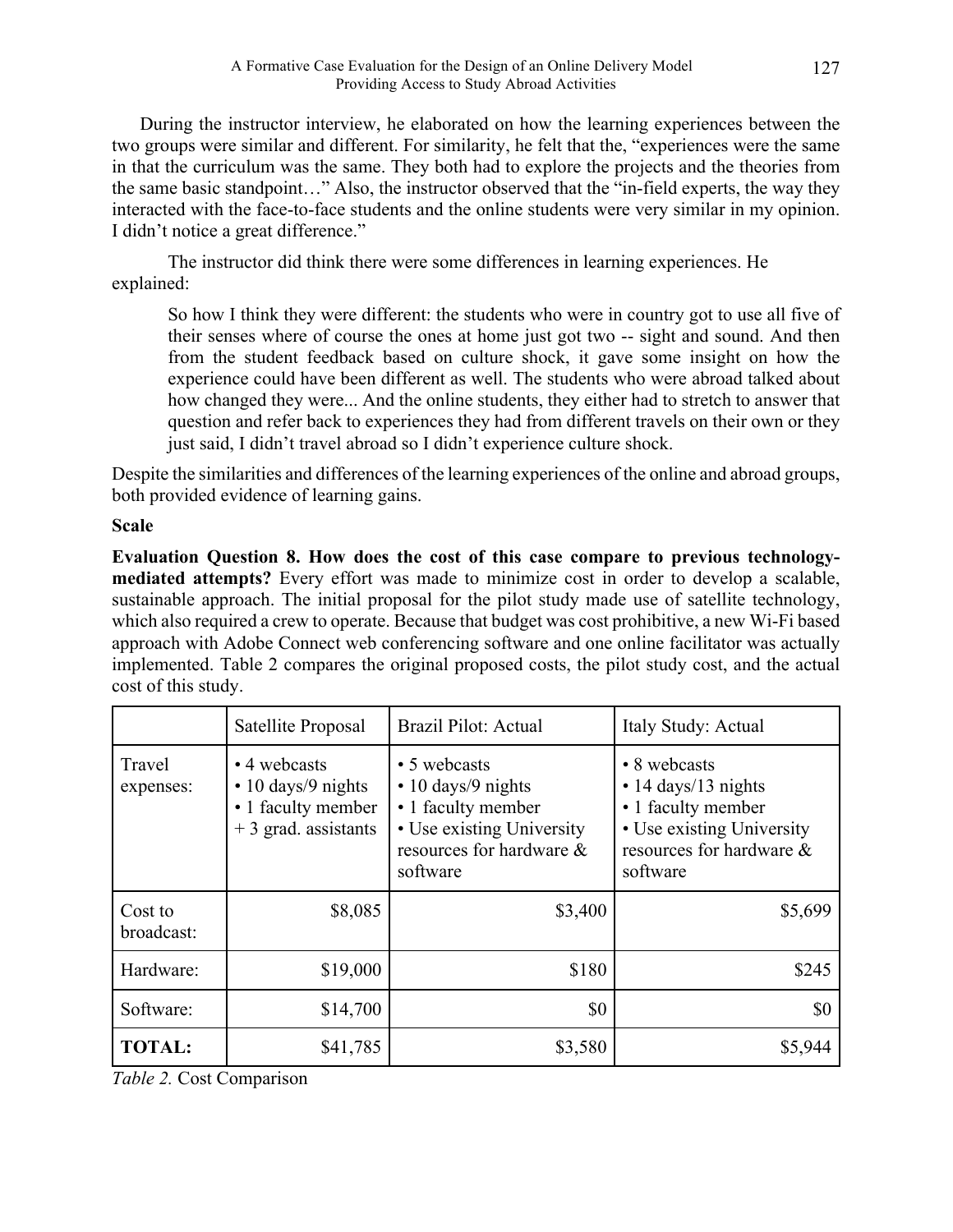Each course will carry a variable cost based on factors such as the duration or location, but it closely approximates the cost for an individual student enrolled in the travel option. For these studies, costs were reduced by utilizing an existing Adobe Connect license and equipment such as iPad, laptop, and webcam.

#### **Evaluation Question 9. How can this approach be improved?**

*Critical Feedback*. In addition to positive feedback, the online survey and interviews provided clear areas for improvement. Some were more pedagogical in nature while others were technical. The technical areas of concern included audio and Internet connection quality. In the feedback survey, one student suggested, "have the tour guide wear a microphone of sorts just because it was really hard to hear at times." Another responded with "The last meeting shouldn't take place in an environment that is noisy. It was hard to interact this way. I would suggest next time hold it in a quiet setting." Three observers also noted concerns about background noise. For example, one reported "since the broadcast took place in a restaurant, noise disruptions were present for online students" and another recorded "this broadcast would have worked perfectly if it was done in a quiet setting without many distractions." The online facilitator also noted in an observation form "I had to stay within a few feet of the tour guide to make sure online students could hear well. Possibly consider a better microphone in the future."

During two of the live sessions the Wi-Fi disconnected briefly. While students were prepared for this possibility in advance, it is never desirable. In an interview one student explained, "Every now and then the live sessions would pause or cut out and I know that is just the way technology works but maybe with technological advances it would be possible to have a better connection in the future." Whenever possible, the instructor and online facilitator visited the sites in advance to test the connection and prepare contingency plans.

One of the pedagogical concerns was related to efficient use of time and engaging students in constructive dialogue during the live sessions. The online facilitator observed that during the tours often there were stretches of time where the group in the field was walking from one stop to the next, and during that time she felt the need to improvise and fill that time with group discussion to keep the online students engaged and encourage student to student interaction. Student survey comments such as "have more interactive questions" and "It would have been nice if there was a little more participation from the students in Italy" justify the need for preparing discussion prompts in advance. One of the researchers suggested, "As an icebreaker, encourage dialogue between online students with those abroad regarding initial thoughts about the trip. This would also probably make students abroad feel more comfortable talking in front of a camera." The instructor also reported challenges trying to balance the two different audiences and give them equal attention, and prepared discussion prompts may be directed to the entire group for a more inclusive experience.

The other pedagogical concern focused more on group dynamics. In this particular course, two students in the field were paired with three online students to complete a cultural comparative group project. In their interviews, several students who traveled abroad reported that they experienced challenges working with their online partners at a distance and would have preferred to work just with their fellow travelers with whom they had bonded. For example, one student stated, "I feel like it would've been easier for all of us in Italy to have done a project together and then everyone in Florida to have done a project together so we could talk face-to-face about our project." While this would negate one of the primary learning objectives of the course (using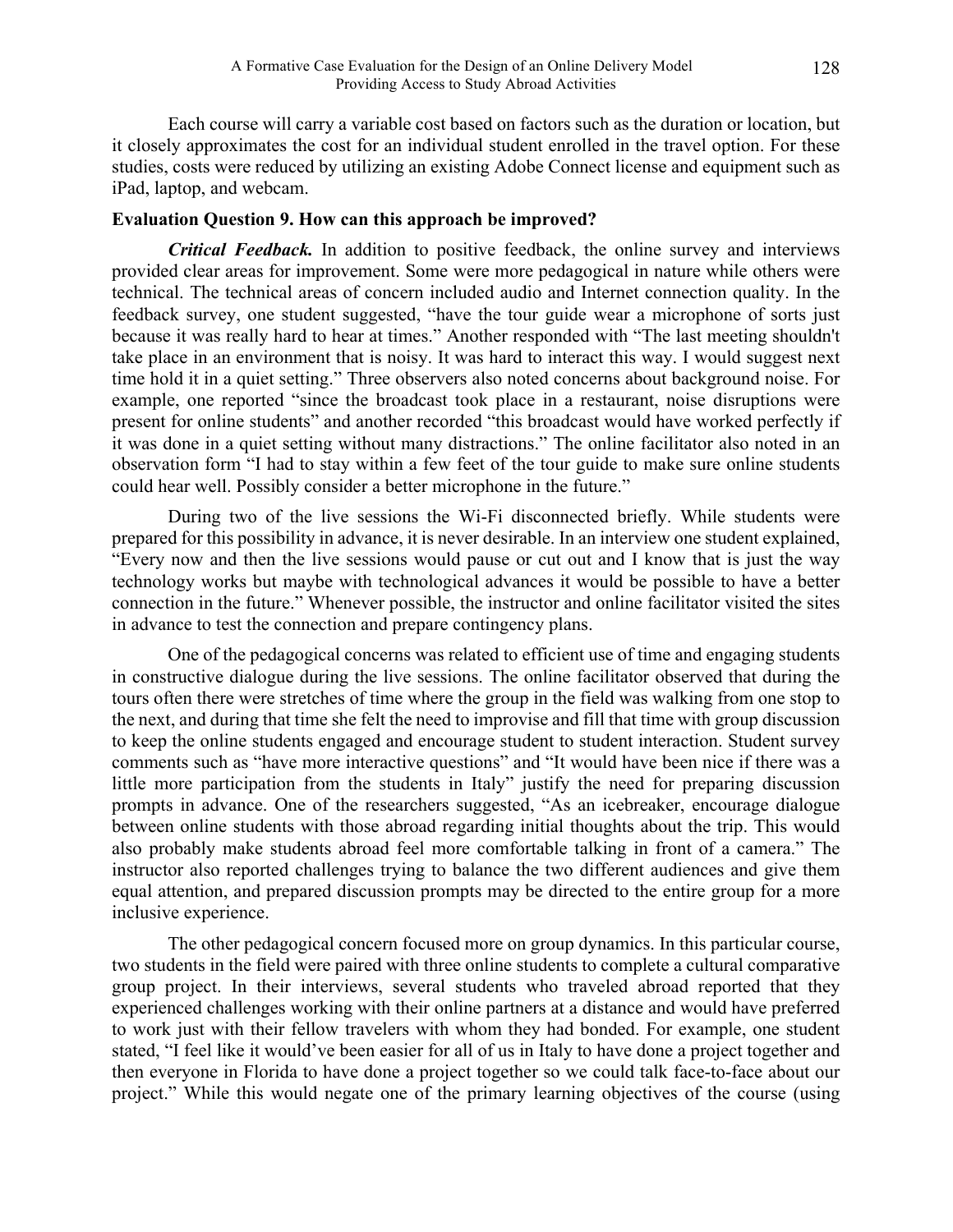technology to collaborate at a distance), it does indicate that the group formation process was rushed prior to physically separating. In their interviews, several students requested more group time in class prior to the trip.

*Recommendations for improvement.* The feedback provided by both sets of students, the instructor, the online facilitator, and observers resulted in the following recommendations for improvement:

- **Improve audio quality**. Often background noise in the field made it difficult to hear the instructor or tour guide clearly. While some noisy environments like restaurants may add to the immersive cultural experience, it should not be allowed to negatively impact instruction. This could be improved by using a directed microphone or a lavalier microphone on the instructor or meeting in a private room rather than in the main dining room of a restaurant.
- **Test Wi-Fi strength in advance.** It may not always be possible to test in advance and sometimes the signal suffers during the live event even when the test went fine, but every effort should be made to minimize this risk. Testing signal strength in the various locations also gives the instructor and online facilitator an opportunity to work out backup plans, but they should also be prepared to improvise when unforeseen connection issues arise.
- **Prepare question prompts**. Often there are brief downtimes in the field when the group is moving from one location to another. Together with the instructor, the online facilitator could prepare discussion prompts in advance in order to make effective use of that time and promote student engagement.
- **Establish team roles, communication protocols, and dynamics**. Provide groups more time to connect and bond during the weeks prior to splitting up and assist with the group formation process. This may include requiring pre-travel group activities or assignments in class, providing roles for individual group members, and coaching or structured guidance as they work in their teams.

## **Discussion**

## **Explanation of the case evaluation**

The 6-week course "Communication, Culture and Technology: An Italian Case Study" combined a traditional study abroad experience with an innovative twist: live meetings for students who have chosen to join the group abroad virtually. The overall goal was to make study abroad more accessible to students in order to promote the acquisition of global competencies. Building upon the work of Howard and Gunter (2017), the introduction of technology brought the abroad experience into the homes of students who would otherwise miss out on a valuable international learning opportunity.

Two student groups were enrolled in the course: an abroad and online group. Both groups met together on campus for the first three weeks prior to traveling abroad. When designing the curriculum, both student groups needed to have the same course objectives. To accomplish this, the assignment activities of the course required that classmates work in groups composed of both abroad and online students to produce a module on some aspect of culture and communication.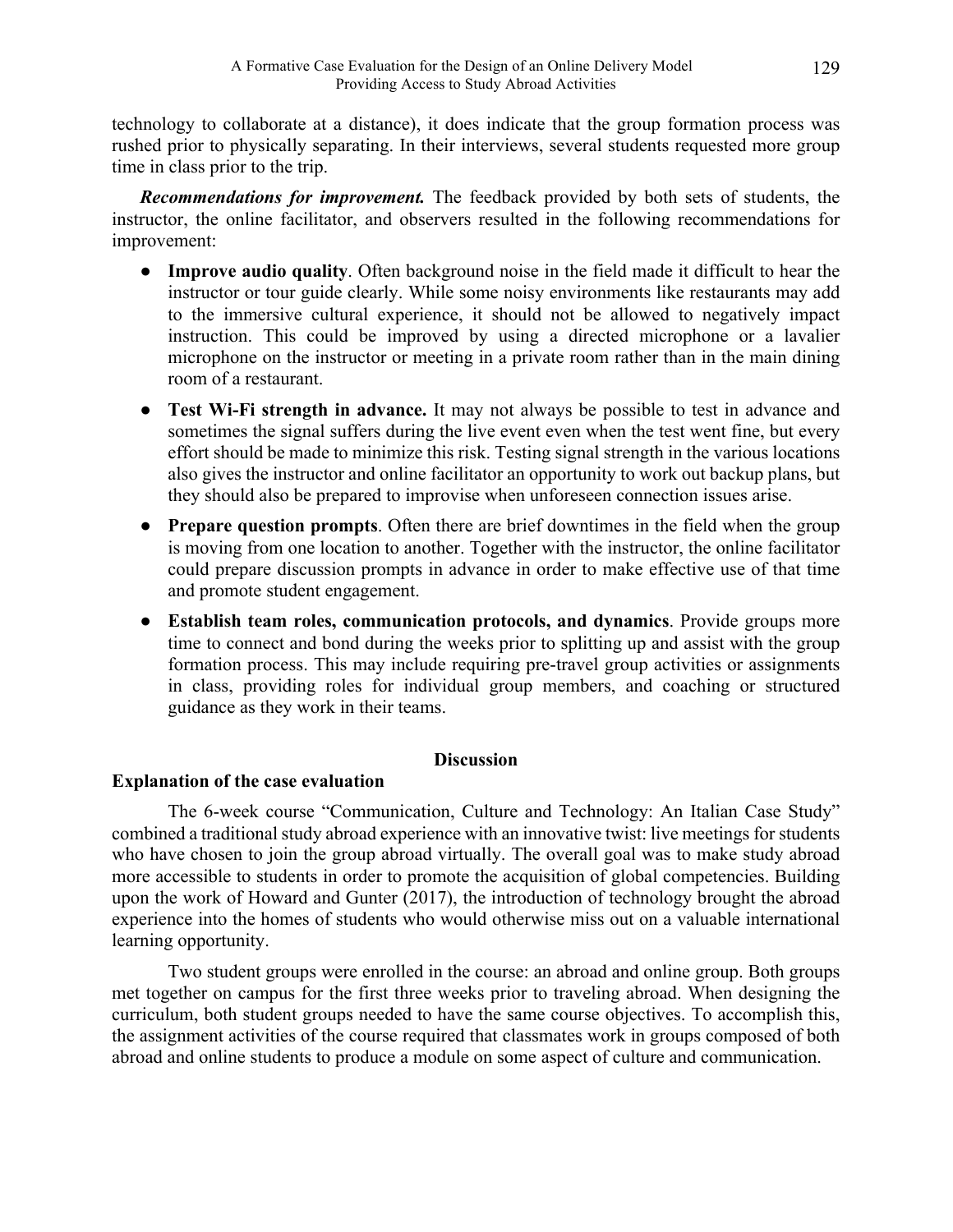#### **Findings from the case evaluation**

Students liked that they were able to hear different perspectives and points of views. They thought it was a cool concept to engage with a group around the world to have them experience Italy from their professor's perspective and ask questions to the class.

Students reported the challenge of feeling emotionally connected to their group members who were not physically with them. The abroad students naturally bonded with one another through shared emotional experiences from their Italian travels. While the abroad students did collaborate with their online group members on the projects, the nature of the relationship seems to have been more information-focused than relationally-focused which does not naturally lead to bonding through shared emotional experiences.

A possible hindrance between the groups was that the online students liked to use chat and chose not to utilize a microphone during the broadcasts. Therefore, the online facilitator had to act as a liaison and connect the two groups by repeating the online student questions aloud to the abroad group. They were not directly talking to one another.

The online students asked more questions than those abroad during the live meetings. An explanation of this could be that the abroad students were with the instructor 24 hours a day and had access to ask questions at any time and not be limited to just the live meetings. Online students would either need to email the instructor with a question or ask during the live meetings.

Finally, the instructor found it challenging to engage both the abroad and online students simultaneously during live meetings. Stronger relationships seem to have been formed with the abroad students than the online students. The instructor suggests that the relationship-building aspect that comes from the travel abroad experience may not be able to be replicated via technology.

## **Recommendations for future case evaluations**

While this case evaluation included just one online section, it could be possible to increase the number of online sections to allow other related courses to join the live meetings for specific tours that are related to their coursework. When replicating similar programs in the future, this case evaluation generated several recommendations: 1) improve audio quality 2) test Wi-Fi strength in advance 3) prepare question prompts, and 4) establish team roles, communication protocols, and dynamics.

A Bluetooth microphone might improve the audio quality during the live meetings. Wi-Fi should be tested prior to broadcasts to determine its strength both indoors and outdoors. The instructor can plan alternative lessons in the event that the Wi-Fi does not permit broadcasting. The lesson should include question prompts to engage both abroad and online students during the live meetings. Finally, official roles for each group member could help the teams establish better dynamics. More relationship-building exchanges could help create a stronger bond between abroad and online group members as well as with the instructor. Also, allowing the student groups to interact directly via the iPad can allow the abroad students an opportunity to experience the role of the online facilitator as an additional benefit.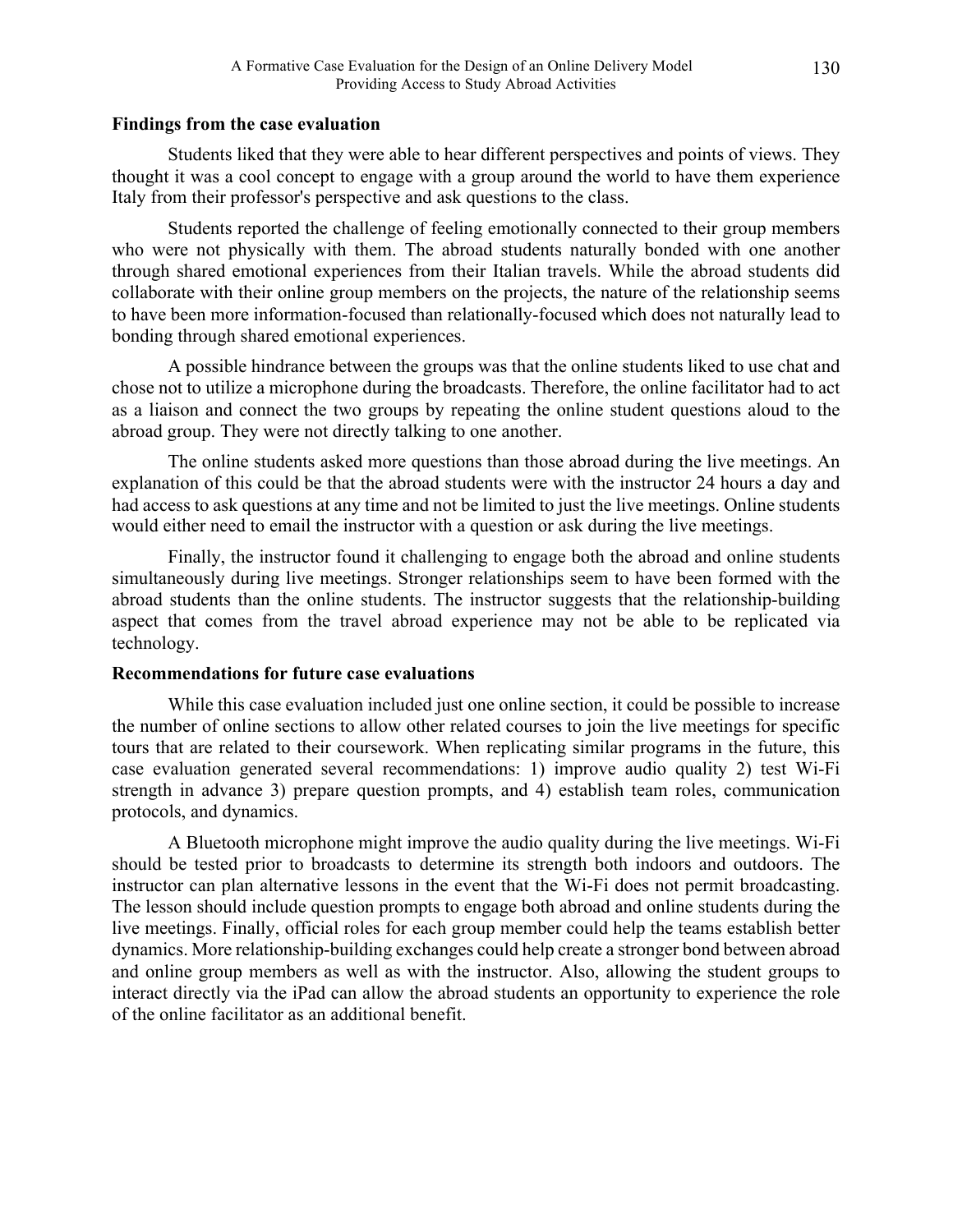#### **Conclusion**

The purpose of this study was to evaluate the effectiveness of an online delivery model for study abroad activities. Twenty-six undergraduate students studying intercultural communication were able to participate in a study abroad experience in Italy: 10 students participated in the traditional study abroad trip while the other 16 participated online. This case evaluation continues the cyclical, design based research started by Howard and Gunter (2017) to refine and further develop the web conferencing approach to internationalizing the curriculum through online instruction.

The study was driven by three guiding questions: (1) Did the program accomplish its goals? (2) What was the impact of how it was implemented? (3) What changes to the design are necessary to firmly establish it as a valuable alternative to traditional study abroad? These questions were evaluated through a combination of anonymous surveys, pre/post assessments, observations, and student and instructor interviews.

Overall, the program accomplished its goals and provided a valuable international learning opportunity. While the students who traveled to Italy had a more immersive experience, both groups demonstrated learning gains. Both groups showed improvement in self-awareness and intercultural communication. These findings expand the established history of study abroad programs by furthering demonstrating the benefits for students (Chieffo & Griffiths, 2004; McKeown, 2009; Spencer & Tuma, 2002; Tarrant, Rubin, & Stoner, 2014; Vandeveer & Menefee, 2006).

The way the study was implemented did have an impact. The students who traveled to Italy showed improvement in global civic activism and global knowledge. The online students were able to join the live tours and discussions, thus expanding their access to international experiences that normally would be closed to them. One online student thought that the live meetings were, "a good enough way to experience another culture while not having to spend the extra money." Another student thought that the university "should offer more classes like this for people who don't have the opportunity to go abroad. It's a good opportunity to get the experience without being there." Other students referred to the live meetings as a way to, "explore Italy side by side with those who went abroad."

The program inspired students from both the abroad and online groups to travel and explore cultures. One student said, "This class has made my desire to travel stronger and I feel I am better prepared than before." And another commented, "I would still do it again. I would still want to do the long dining restaurants..."

Finally, the research revealed some changes to the design that are necessary to firmly establish the online option as a valuable alternative to traditional study abroad. Future programs implementing a similar model that connects online and abroad students should 1) improve audio quality 2) test Wi-Fi strength in advance 3) prepare question prompts, and 4) establish team roles, communication protocols, and dynamics.

Based on these findings, the instructor and online facilitator for this case evaluation encourage future program leaders or facilitators with a passion for study abroad to consider implementing an online model to increase student accessibility for international learning experiences.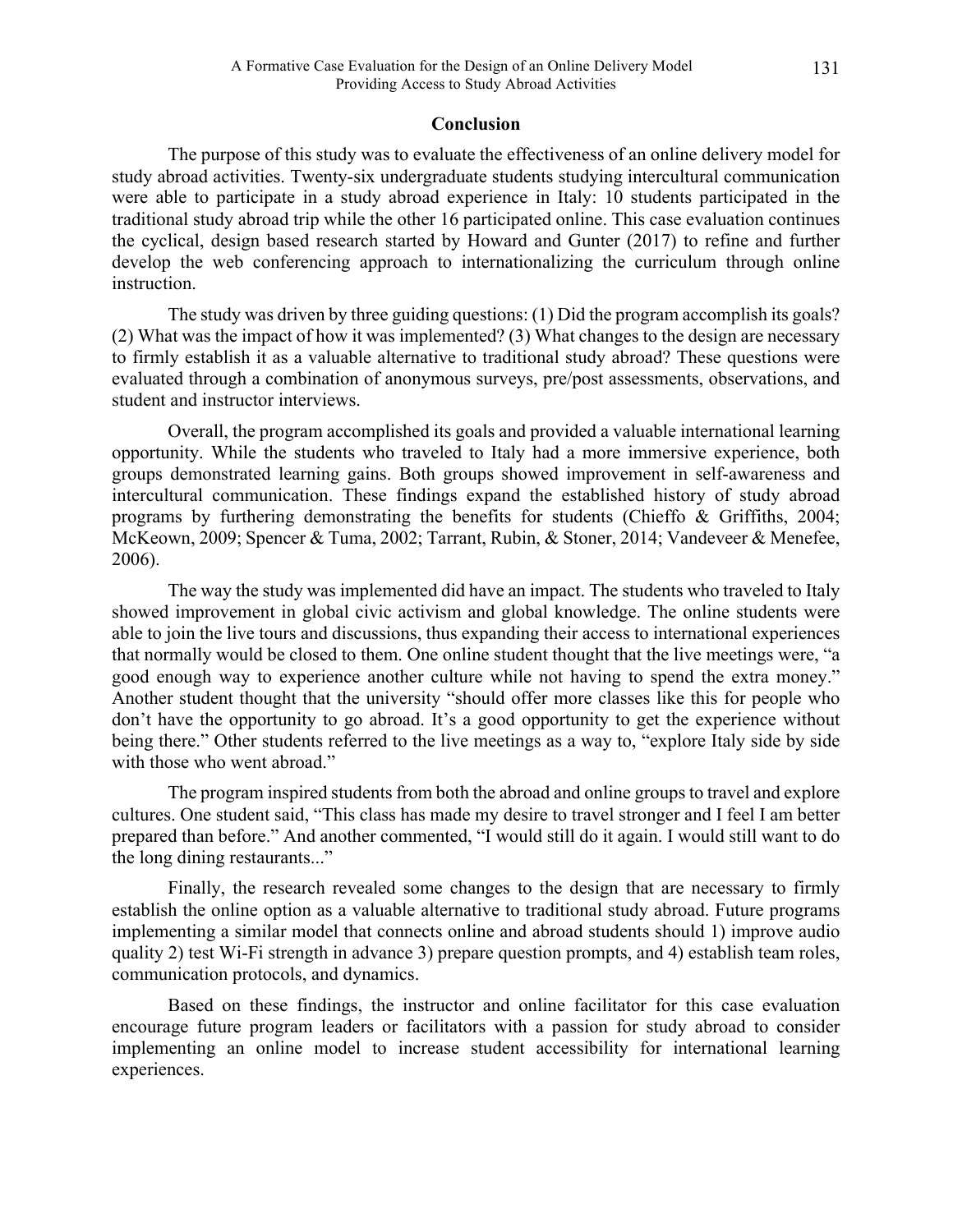## **References**

- Allen, I. E., & Seaman, J. (2016). *2015 Online report card - tracking online education in the United States*. Retrieved from https://onlinelearningconsortium.org/read/online-report-cardtracking-online-education-united-states-2015/
- Baldassar, L., & McKenzie, L. (2016). Beyond "Just being there": Teaching internationalization at home in two qualitative methods units. *Teaching Sociology*, *44*(2), 84–95. http://doi.org/10.1177/0092055X16631126
- Berdan, S., & Johannes, W. (2014). *What will it take to double study abroad?* New York. Retrieved from http://www.iie.org/Research-and-Publications/Publications-and-Reports/IIE-Bookstore/What-Will-It-Take-To-Double-Study-Abroad
- Chieffo, L., & Griffiths, L. (2004). Large-scale assessment of student attitudes after a short-term study abroad program. *Frontiers: The Interdisciplinary Journal of Study Abroad*, *10*, 165– 177.
- Fischer, K. (2015, May 29). A global education opens doors but leaves many shut out. *The Chronicle of Higher Education*. Boston. Retrieved from http://chronicle.com/article/A-Global-Education-Opens-Doors/230511/?cid=gn&utm\_source=gn&utm\_medium=en

Howard, W. & Gunter, G. (2017). Examination of an innovative solution for internationalizing the curriculum through online study abroad. *Journal of Formative Design in Learning, 1*(1), 3- 15. doi: http://doi.org/10.1080/09540962.2013.763416

- Indiana University School of Education. (2014). National Survey of Student Engagement. Retrieved from http://nsse.iub.edu/html/survey\_instruments.cfm
- Institute of International Education. (2017). Student profile. Retrieved May 17, 2017, from https://www.iie.org/Research-and-Insights/Open-Doors/Data/US-Study-Abroad/Student-Profile
- Jones, E. (2013). Internationalization and employability: the role of intercultural experiences in the development of transferable skills. *Public Money & Management*, *33*(2), 95–104. http://doi.org/10.1080/09540962.2013.763416
- Kenny, R. F., & Gunter, G. A. (2015). Building a competency-based STEM curriculum in non-STEM disciplines: A sySTEMic approach. In B. Hokanson, A. Gibbons, M. Tracey, & G. Clinton (Eds.), *The design of learning experience: Creating the future of educational technology*. Association for Educational Communications & Technology- Research and Leadership Book and Springer Press.
- Kenny, R., & Lenz, A. (2009). Cowboys with cameras: an interactive expedition. *British Journal of Educational Technology*, *40*(1), 119–134. http://doi.org/10.1111/j.1467- 8535.2007.00807.x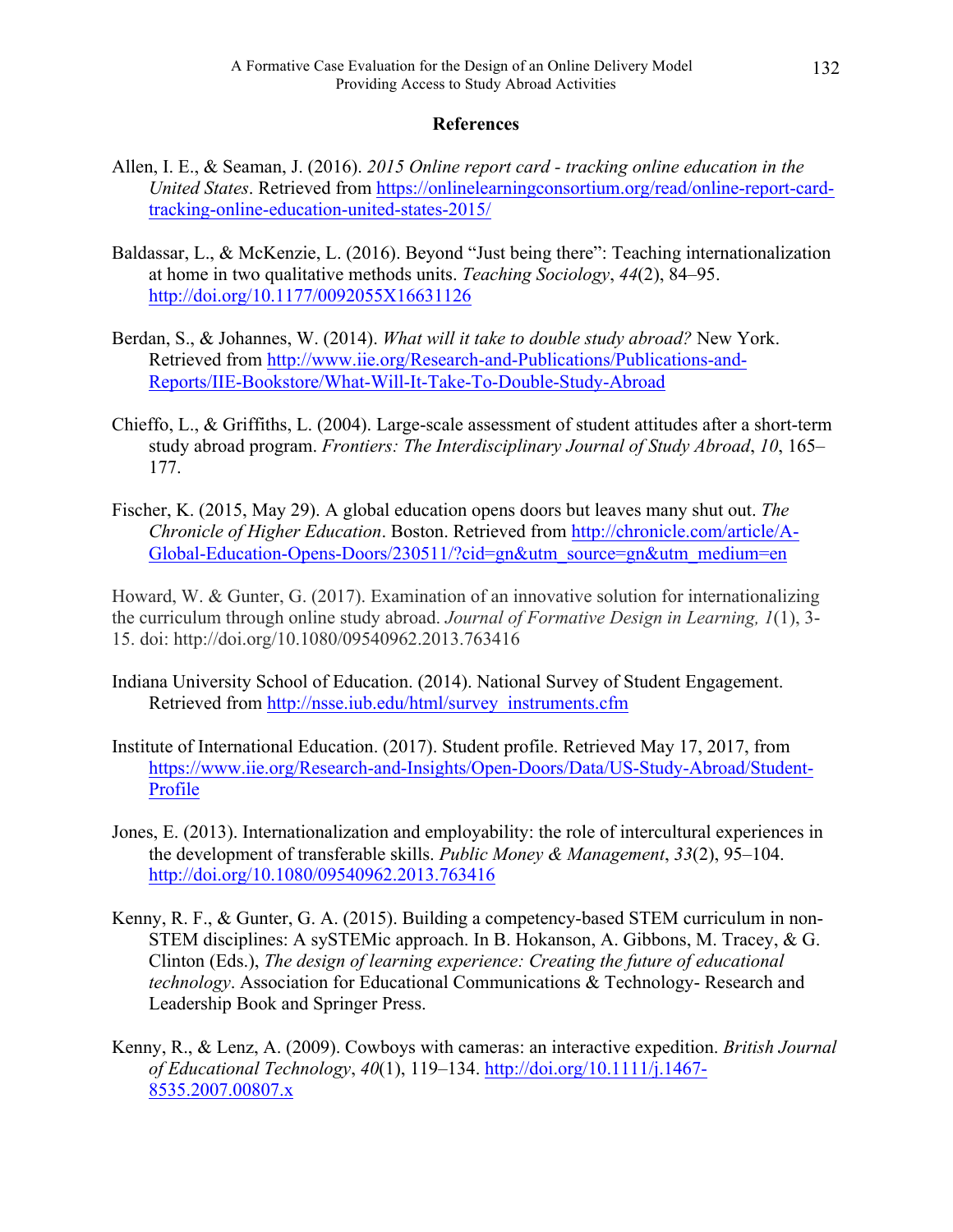- Leask, B. (2004). Internationalisation outcomes for all students using information and communication technologies (ICTs). *Journal of Studies in International Education*, *8*(4), 336–351. http://doi.org/10.1177/1028315303261778
- Lewis, J. R. (1993). *IBM computer usability satisfaction questionnaires: Psychometric evaluation and instructions for use*. Boca Raton, FL.
- Lilley, K., Barker, M., & Harris, N. (2015). Exploring the process of global citizen learning and the student mind-set. *Journal of Studies in International Education*, *19*(3), 225–245. http://doi.org/10.1177/1028315314547822
- Maxwell, J. (1996). *Qualitative research design: An interactive approach*. Thousand Oaks, CA: Sage Publications.
- McKeown, J. S. (2009). *The first time effect: the impact of study abroad on college student intellectual development*. Albany: State University of New York Press.
- Moore, J. C. (2005). The Sloan Consortium quality framework and the five pillars. *The Sloan Consortium. Retrieved July, 15*, 2007.
- Morais, D. B., & Ogden, a. C. (2010). Initial development and validation of the global citizenship scale. *Journal of Studies in International Education*, *15*(5), 445–466. http://doi.org/10.1177/1028315310375308
- Nilsson, B. (2003). Internationalisation at home from a Swedish perspective: The case of Malmö. *Journal of Studies in International Education*, *7*(1), 27–40. http://doi.org/10.1177/1028315302250178
- Picciano, A. G. (2002). Beyond student perceptions: Issues of interaction, presence, and performance in an online course. *Journal of Asynchronous Learning Networks*, *6*(1), 21–40.
- Richardson, J. C., & Swan, K. (2003). Examining social presence in online courses in relation to students' perceived learning and satisfaction. *Journal of Asynchronous Learning Networks*, *7*(1), 68–88.
- Roberts, G. O., & Monroe-Baillargeon, A. (2012). The academy is flat: Using technology to create authentic multicultural education. *International Journal of Educational Reform*, *21*(1), 39–46.
- Rubin, D. L., & Matthews, P. H. (2013). Learning outcomes assessment: Extrapolating from study abroad to international service-learning. *Journal of Higher Education Outreach and Engagement*, *17*(2), 67–86.
- Scovotti, C., & Spiller, L. D. (2011). Cross-border student collaborations: Opportunities for videoconferencing. *Marketing Education Review*, *21*(1), 57–61. doi: http://doi.org/10.2753/MER1052-8008210108